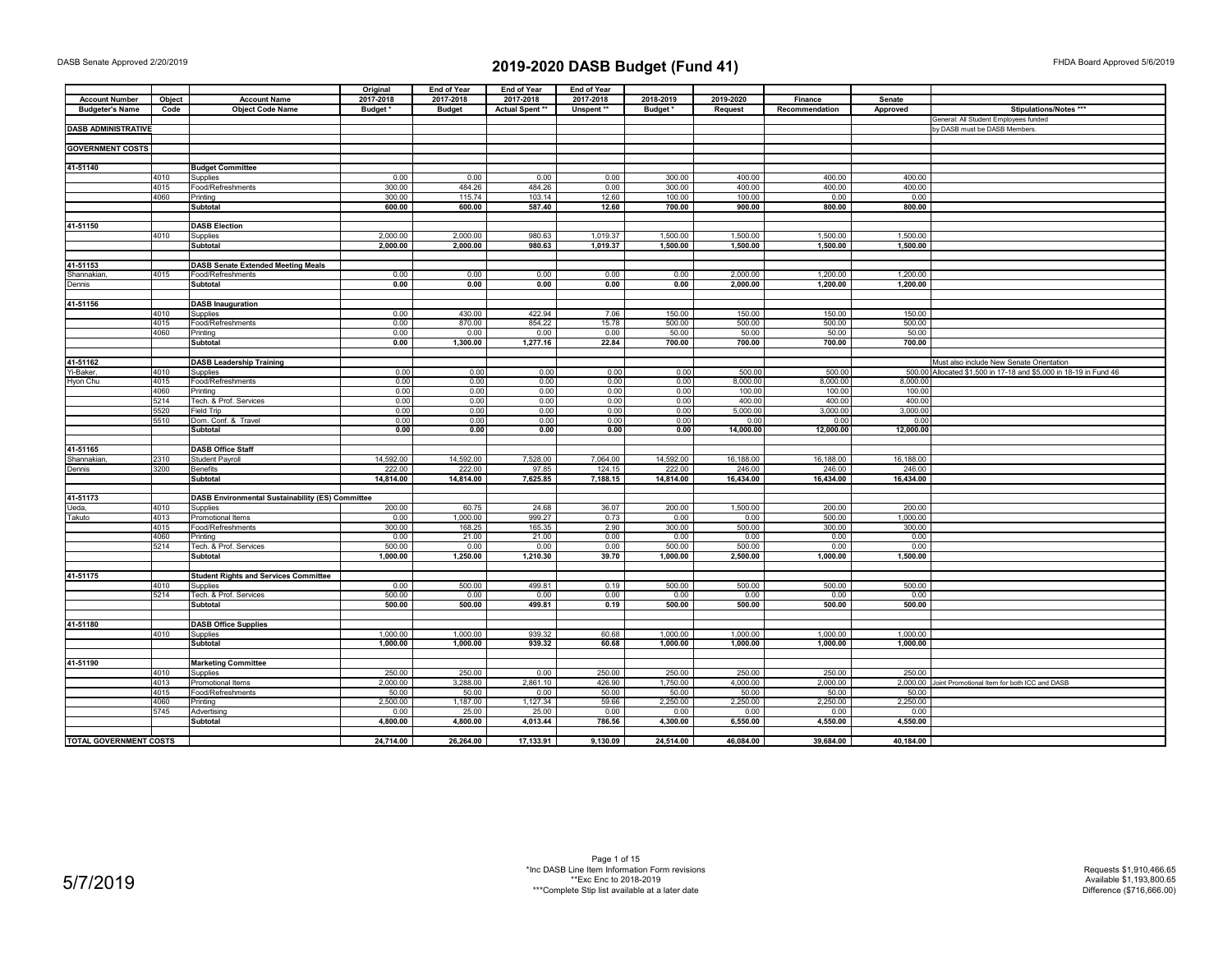|                              |              |                                          | Original           | End of Year        | <b>End of Year</b> | <b>End of Year</b> |                    |                      |                        |                      |                        |
|------------------------------|--------------|------------------------------------------|--------------------|--------------------|--------------------|--------------------|--------------------|----------------------|------------------------|----------------------|------------------------|
| <b>Account Number</b>        | Object       | <b>Account Name</b>                      | 2017-2018          | 2017-2018          | 2017-2018          | 2017-2018          | 2018-2019          | 2019-2020            | Finance                | Senate               |                        |
| <b>Budgeter's Name</b>       | Code         | <b>Object Code Name</b>                  | Budget*            | <b>Budget</b>      | Actual Spent **    | Unspent **         | Budget*            | <b>Request</b>       | Recommendation         | Approved             | Stipulations/Notes *** |
|                              |              |                                          |                    |                    |                    |                    |                    |                      |                        |                      |                        |
| <b>OPERATING COSTS</b>       |              |                                          |                    |                    |                    |                    |                    |                      |                        |                      |                        |
|                              |              |                                          |                    |                    |                    |                    |                    |                      |                        |                      |                        |
| 41-51310                     |              | <b>Accounts Office Staff</b>             |                    |                    |                    |                    |                    |                      |                        |                      |                        |
| Varela,                      | 2170         | <b>Classified Payroll</b>                | 123.109.00         | 122,709.00         | 119.932.78         | 2,776.22           | 125.017.00         | 133.280.00           | 133,280.00             | 133,280.00           |                        |
| Martin                       | 2310         | <b>Student Payroll</b>                   | 14,003.00          | 14,003.00          | 9,582.00           | 4,421.00           | 14,516.00          | 14.820.00            | 14,820.00              | 14,820.00            |                        |
|                              | 3100         | <b>Classified Benefits</b>               | 42,739.00          | 43,139.00          | 43,129.58          | 9.42               | 45,115.00          | 49,971.00            | 49,971.00              | 49,971.00            |                        |
|                              | 3200         | <b>Benefits</b>                          | 300.00             | 300.00             | 124.56             | 175.44             | 300.00             | 445.00               | 445.00                 | 445.00               |                        |
|                              |              | Subtotal                                 | 180,151.00         | 180,151.00         | 172,768.92         | 7,382.08           | 184,948.00         | 198,516.00           | 198,516.00             | 198,516.00           |                        |
|                              |              |                                          |                    |                    |                    |                    |                    |                      |                        |                      |                        |
| 41-51320                     |              | <b>Accounts Office Supplies</b>          |                    |                    |                    |                    |                    |                      |                        |                      |                        |
| Kirk,                        | 4010         | Supplies                                 | 1,200.00           | 1,100.00           | 1,084.73           | 15.27              | 1,200.00           | 1,200.00             | 1.200.00               | 1,200.00             |                        |
| Lisa                         | 4060         | Printing                                 | 300.00             | 0.00               | 0.00               | 0.00               | 300.00             | 300.00               | 300.00                 | 300.00               |                        |
|                              | 6420         | Capital                                  | 0.00               | 400.00             | 334.95             | 65.05              | 0.00               | 0.00                 | 0.00                   | 0.00                 |                        |
|                              |              | Subtotal                                 | 1,500.00           | 1,500.00           | 1,419.68           | 80.32              | 1,500.00           | 1,500.00             | 1,500.00               | 1,500.00             |                        |
|                              |              |                                          |                    |                    |                    |                    |                    |                      |                        |                      |                        |
| 41-51330                     |              | <b>Accounts Office System</b>            |                    |                    |                    |                    |                    |                      |                        |                      |                        |
| Kirk,                        | 5315         | Software Maint. & Support                | 7.450.00           | 7.450.00           | 7,435.86           | 14.14              | 7.970.00           | 8,500.00             | 8,500.00               | 8,500.00             |                        |
| Lisa                         |              | <b>Subtotal</b>                          | 7,450.00           | 7,450.00           | 7,435.86           | 14.14              | 7,970.00           | 8,500.00             | 8,500.00               | 8,500.00             |                        |
|                              |              |                                          |                    |                    |                    |                    |                    |                      |                        |                      |                        |
| 41-51335                     |              | <b>Accounts Office Short/Over</b>        |                    |                    |                    |                    |                    |                      |                        |                      |                        |
|                              | 4010         | Supplies                                 | 0.00               | 0.00               | (2.00)             | 2.00               | 0.00               | 0.00                 | 0.00                   | 0.00                 |                        |
|                              |              | Subtotal                                 | 0.00               | 0.00               | (2.00)             | 2.00               | 0.00               | 0.00                 | 0.00                   | 0.00                 |                        |
|                              |              |                                          |                    |                    |                    |                    |                    |                      |                        |                      |                        |
| 41-51338                     |              | <b>Bank/Credit Card Fees</b>             |                    |                    |                    |                    |                    |                      |                        |                      |                        |
| Kirk,                        | 5922         | Misc. Operating Expense                  | 2,000.00           | 2,000.00           | 761.03             | 1,238.97           | 2,000.00           | 1,500.00             | 1.000.00               | 1,000.00             |                        |
| Lisa                         |              | Subtotal                                 | 2,000.00           | 2,000.00           | 761.03             | 1,238.97           | 2,000.00           | 1,500.00             | 1,000.00               | 1,000.00             |                        |
|                              |              |                                          |                    |                    |                    |                    |                    |                      |                        |                      |                        |
| 41-51340                     |              | <b>Copy Machine</b>                      |                    |                    |                    |                    |                    |                      |                        |                      |                        |
| Shannakian.                  | 4010<br>5350 | Supplies<br>Equip. Maint. & Repair       | 700.00<br>1,300.00 | 700.00<br>1,300.00 | 619.27<br>1,219.58 | 80.73<br>80.42     | 700.00<br>1,300.00 | 1,000.00<br>2,000.00 | 1,000.00<br>2,000.00   | 1,000.00<br>2,000.00 |                        |
| Dennis                       | 6420         | Capital                                  |                    |                    |                    |                    |                    | 15,000.00            |                        | 15,000.00            |                        |
|                              |              |                                          | 0.00<br>2,000.00   | 0.00<br>2,000.00   | 0.00<br>1,838.85   | 0.00<br>161.15     | 0.00<br>2,000.00   | 18,000.00            | 15,000.00<br>18,000.00 | 18,000.00            |                        |
|                              |              | Subtotal                                 |                    |                    |                    |                    |                    |                      |                        |                      |                        |
| 41-51380                     |              | <b>Uncollectible Returned Check Fees</b> |                    |                    |                    |                    |                    |                      |                        |                      |                        |
| Kirk,                        | 5914         | <b>Bad Debt Expense</b>                  | 150.00             | 150.00             | 0.00               | 150.00             | 100.00             | 100.00               | 100.00                 | 100.00               |                        |
| Lisa                         |              | <b>Subtotal</b>                          | 150.00             | 150.00             | 0.00               | 150.00             | 100.00             | 100.00               | 100.00                 | 100.00               |                        |
|                              |              |                                          |                    |                    |                    |                    |                    |                      |                        |                      |                        |
| 41-51395                     |              | Variance                                 |                    |                    |                    |                    |                    |                      |                        |                      |                        |
| Kirk,                        | 4010         | Supplies                                 | 500.57             | 500.57             | 0.62               | 499.95             | 500.49             | 500.65               | 500.65                 | 500.65               |                        |
| Lisa                         |              | Subtotal                                 | 500.57             | 500.57             | 0.62               | 499.95             | 500.49             | 500.65               | 500.65                 | 500.65               |                        |
|                              |              |                                          |                    |                    |                    |                    |                    |                      |                        |                      |                        |
| <b>TOTAL OPERATING COSTS</b> |              |                                          | 193,751.57         | 193,751.57         | 184.222.96         | 9,528.61           | 199,018.49         | 228,616.65           | 228,116.65             | 228,116.65           |                        |
|                              |              |                                          |                    |                    |                    |                    |                    |                      |                        |                      |                        |
| TOTAL DASB ADMINISTRATIVE    |              |                                          | 218,465.57         | 220,015.57         | 201,356.87         | 18,658.70          | 223.532.49         | 274,700.65           | 267,800.65             | 268,300.65           |                        |
|                              |              |                                          |                    |                    |                    |                    |                    |                      |                        |                      |                        |

Page 2 of 15 \*Inc DASB Line Item Information Form revisions \*\*Exc Enc to 2018-2019 \*\*\*Complete Stip list available at a later date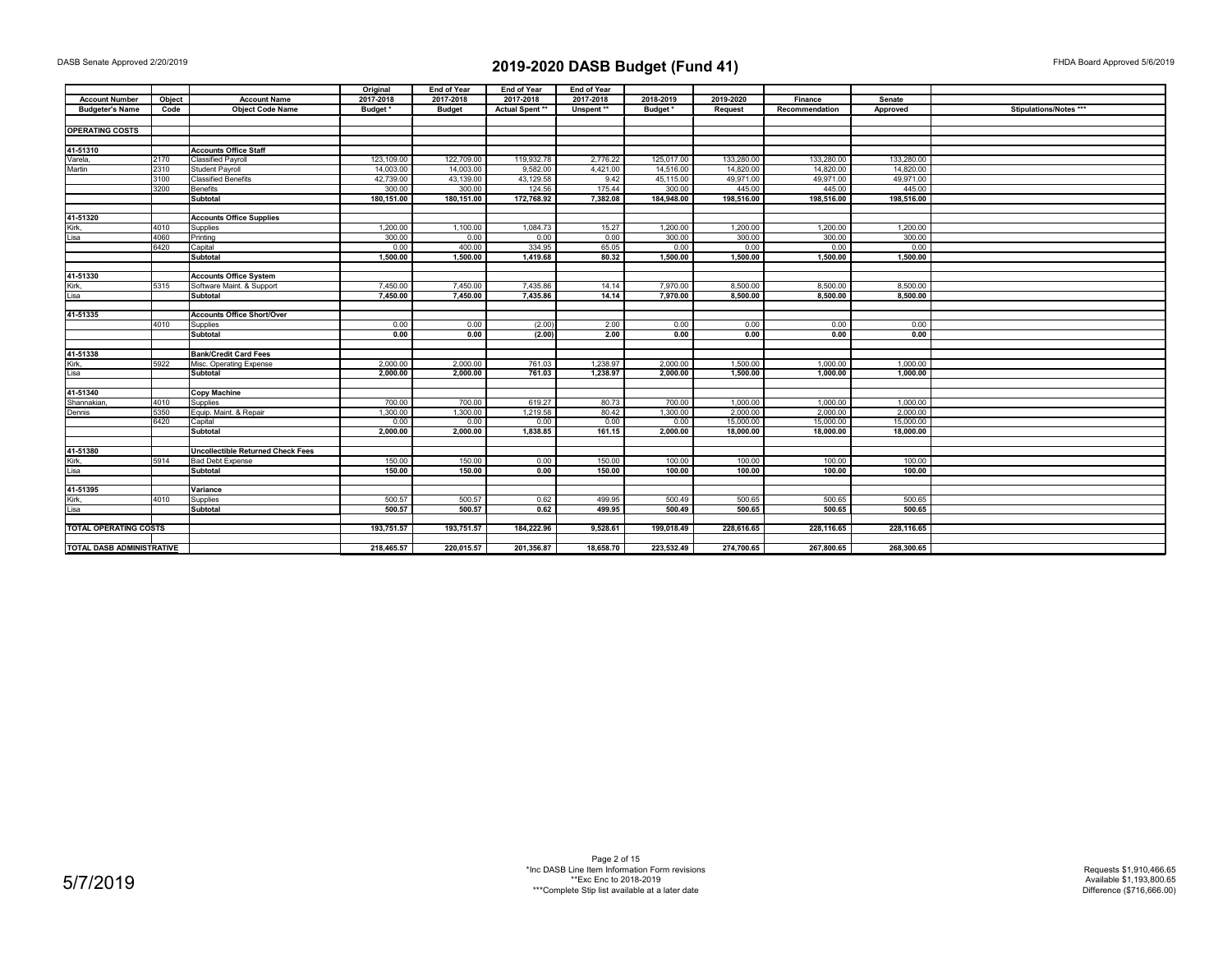|                                      |        |                                                                                                                                                                                   | Original  | End of Year   | End of Year     | End of Year |           |                |                |           |                        |
|--------------------------------------|--------|-----------------------------------------------------------------------------------------------------------------------------------------------------------------------------------|-----------|---------------|-----------------|-------------|-----------|----------------|----------------|-----------|------------------------|
| <b>Account Number</b>                | Object | <b>Account Name</b>                                                                                                                                                               | 2017-2018 | 2017-2018     | 2017-2018       | 2017-2018   | 2018-2019 | 2019-2020      | Finance        | Senate    |                        |
| <b>Budgeter's Name</b>               | Code   | <b>Object Code Name</b>                                                                                                                                                           | Budget*   | <b>Budget</b> | Actual Spent ** | Unspent**   | Budget*   | <b>Request</b> | Recommendation | Approved  | Stipulations/Notes *** |
|                                      |        |                                                                                                                                                                                   |           |               |                 |             |           |                |                |           |                        |
| <b>ALLOCATIONS</b>                   |        |                                                                                                                                                                                   |           |               |                 |             |           |                |                |           |                        |
|                                      |        |                                                                                                                                                                                   |           |               |                 |             |           |                |                |           |                        |
| <b>SPECIAL ALLOCATIONS</b>           |        |                                                                                                                                                                                   |           |               |                 |             |           |                |                |           |                        |
|                                      |        |                                                                                                                                                                                   |           |               |                 |             |           |                |                |           |                        |
| 41-52002                             |        | <b>Special Allocations (formerly Summer/Fall Allocations)</b>                                                                                                                     |           |               |                 |             |           |                |                |           |                        |
|                                      | 7320   | <b>Intrafund Transfers</b>                                                                                                                                                        | 11,725.00 | 11,725.00     | 2.015.19        | 485.42      | 9.138.00  | 40,000,00      | 24,877.00      | 26,377.00 |                        |
|                                      |        | <b>Subtotal</b>                                                                                                                                                                   | 11.725.00 | 11.725.00     | 2.015.19        | 485.42      | 9,138.00  | 40.000.00      | 24.877.00      | 26,377.00 |                        |
|                                      |        | Of the \$11,725.00 available \$11,724.39 was allocated leaving \$0.61. Out of that \$2,500.00 was allocated to new accounts and \$9,224.39 was allocated to existing accounts.    |           |               |                 |             |           |                |                |           |                        |
|                                      |        | The actual amount used from the \$2,500.00 in the new accounts is reflected above and the actual amounts used from the \$9,224.39 in the existing accounts are reflected therein. |           |               |                 |             |           |                |                |           |                        |
|                                      |        |                                                                                                                                                                                   |           |               |                 |             |           |                |                |           |                        |
| 41-52102                             |        | <b>Winter/Spring Allocations</b>                                                                                                                                                  |           |               |                 |             |           |                |                |           |                        |
|                                      | 7320   | Intrafund Transfers                                                                                                                                                               | 11,724.00 | 11,724.00     | 2,745.81        | 4.626.19    | 9,137.00  | 0.00           | 0.00           | 0.00      |                        |
|                                      |        | <b>Subtotal</b>                                                                                                                                                                   | 11.724.00 | 11.724.00     | 2.745.81        | 4.626.19    | 9,137.00  | 0.00           | 0.00           | 0.00      |                        |
|                                      |        | Of the \$11,724.00 available \$7,527.00 was allocated leaving \$4,197.00. Out of that \$3,175.00 was allocated to new accounts and \$4,352.00 was allocated to existing accounts. |           |               |                 |             |           |                |                |           |                        |
|                                      |        | The actual amount used from the \$3,175.00 in the new accounts is reflected above and the actual amounts used from the \$4,352.00 in the existing accounts are reflected therein. |           |               |                 |             |           |                |                |           |                        |
|                                      |        |                                                                                                                                                                                   |           |               |                 |             |           |                |                |           |                        |
| <b>TOTAL SPECIAL ALLOCATIONS</b>     |        |                                                                                                                                                                                   | 23,449.00 | 23,449.00     | 4,761.00        | 5,111.61    | 18,275.00 | 40,000.00      | 24,877.00      | 26,377.00 |                        |
|                                      |        |                                                                                                                                                                                   |           |               |                 |             |           |                |                |           |                        |
|                                      |        |                                                                                                                                                                                   | 0.00      | (13, 576.39)  | 0.00            | 0.00        | 0.00      | 0.00           | 0.00           | 0.00      |                        |
|                                      |        | <b>Special Allocations to Existing Accts</b>                                                                                                                                      |           |               |                 |             |           |                |                |           |                        |
|                                      |        |                                                                                                                                                                                   |           |               |                 |             |           |                |                |           |                        |
|                                      |        | Special Allocations Encumbered from Prior Year                                                                                                                                    | 0.00      | 0.00          | 0.00            | 0.00        | 0.00      | 0.00           | 0.00           | 0.00      |                        |
| TOTAL ADJUSTED SPECIAL ALLOCATIONS   |        |                                                                                                                                                                                   | 23,449.00 | 9.872.61      | 4.761.00        |             | 18.275.00 | 40.000.00      | 24.877.00      |           |                        |
|                                      |        |                                                                                                                                                                                   |           |               |                 | 5.111.61    |           |                |                | 26,377.00 |                        |
|                                      |        |                                                                                                                                                                                   |           |               |                 |             |           |                |                |           |                        |
| <b>ECO PROJECT ALLOCATIONS</b>       |        |                                                                                                                                                                                   |           |               |                 |             |           |                |                |           |                        |
|                                      |        |                                                                                                                                                                                   |           |               |                 |             |           |                |                |           |                        |
| 41-52401                             |        | <b>Eco Project Allocations</b>                                                                                                                                                    |           |               |                 |             |           |                |                |           |                        |
|                                      | 7320   | Intrafund Transfers                                                                                                                                                               | 10,000.00 | 10,000.00     | 4,437.05        | 5,562.95    | 5,500.00  | 5,500.00       | 1,000.00       | 1,000.00  |                        |
|                                      |        | <b>Subtotal</b>                                                                                                                                                                   | 10.000.00 | 10,000.00     | 4,437.05        | 5.562.95    | 5.500.00  | 5.500.00       | 1.000.00       | 1.000.00  |                        |
|                                      |        |                                                                                                                                                                                   |           |               |                 |             |           |                |                |           |                        |
| TOTAL ECO PROJECT ALLOCATIONS        |        |                                                                                                                                                                                   | 10.000.00 | 10,000.00     | 4.437.05        | 5.562.95    | 5.500.00  | 5,500.00       | 1,000.00       | 1,000.00  |                        |
|                                      |        |                                                                                                                                                                                   |           |               |                 |             |           |                |                |           |                        |
| <b>CONFERENCE/TRAVEL ALLOCATIONS</b> |        |                                                                                                                                                                                   |           |               |                 |             |           |                |                |           |                        |
|                                      |        |                                                                                                                                                                                   |           |               |                 |             |           |                |                |           |                        |
|                                      |        |                                                                                                                                                                                   |           |               |                 |             |           |                |                |           |                        |
|                                      |        |                                                                                                                                                                                   |           |               |                 |             |           |                |                |           |                        |
| TOTAL CONFERENCE/TRAVEL ALLOCATIONS  |        |                                                                                                                                                                                   | 0.00      | 0.00          | 0.00            | 0.00        | 0.00      | 0.00           | 0.00           | 0.00      |                        |
|                                      |        |                                                                                                                                                                                   |           |               |                 |             |           |                |                |           |                        |
| <b>TOTAL ALLOCATIONS</b>             |        |                                                                                                                                                                                   | 33,449.00 | 33,449.00     | 9,198.05        | 10,674.56   | 23,775.00 | 45,500.00      | 25,877.00      | 27,377.00 |                        |
|                                      |        |                                                                                                                                                                                   |           |               |                 |             |           |                |                |           |                        |
| TOTAL ADJUSTED ALLOCATIONS           |        |                                                                                                                                                                                   | 33,449.00 | 19,872.61     | 9,198.05        | 10,674.56   | 23,775.00 | 45,500.00      | 25,877.00      | 27,377.00 |                        |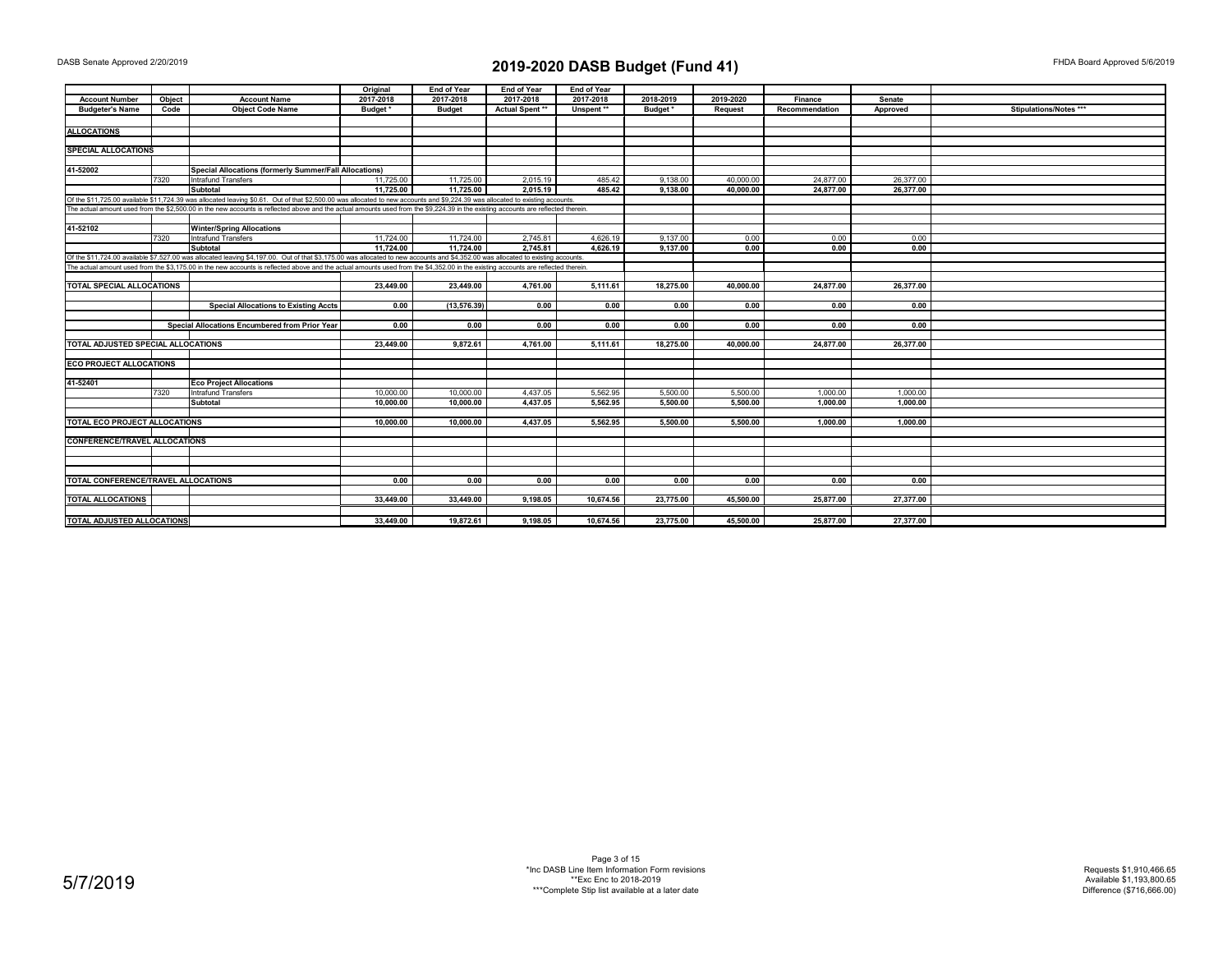|                                 |                                         |                                                                             | Original  | <b>End of Year</b> | <b>End of Year</b>     | <b>End of Year</b> |           |                |                |           |                                                               |
|---------------------------------|-----------------------------------------|-----------------------------------------------------------------------------|-----------|--------------------|------------------------|--------------------|-----------|----------------|----------------|-----------|---------------------------------------------------------------|
| <b>Account Number</b>           | Object                                  | <b>Account Name</b>                                                         | 2017-2018 | 2017-2018          | 2017-2018              | 2017-2018          | 2018-2019 | 2019-2020      | Finance        | Senate    |                                                               |
| <b>Budgeter's Name</b>          | Code                                    | <b>Object Code Name</b>                                                     | Budget *  | <b>Budget</b>      | <b>Actual Spent **</b> | Unspent**          | Budget*   | <b>Request</b> | Recommendation | Approved  | Stipulations/Notes ***                                        |
|                                 |                                         |                                                                             |           |                    |                        |                    |           |                |                |           |                                                               |
|                                 |                                         |                                                                             |           |                    |                        |                    |           |                |                |           |                                                               |
| <b>INTER CLUB COUNCIL (ICC)</b> |                                         |                                                                             |           |                    |                        |                    |           |                |                |           |                                                               |
|                                 |                                         |                                                                             |           |                    |                        |                    |           |                |                |           |                                                               |
| <b>ICC ADMINISTRATIVE</b>       |                                         |                                                                             |           |                    |                        |                    |           |                |                |           |                                                               |
|                                 |                                         |                                                                             |           |                    |                        |                    |           |                |                |           |                                                               |
| 41-53100                        |                                         | <b>ICC</b>                                                                  |           |                    |                        |                    |           |                |                |           |                                                               |
| Yumori-Kaku,                    | 2310                                    | <b>Student Payroll</b>                                                      | 11,340.00 | 14,399.00          | 14,129.50              | 269.50             | 11,340.00 | 12,150.00      | 12,150.00      | 12,150.00 |                                                               |
| La Donna                        | 3200                                    | <b>Benefits</b>                                                             | 200.00    | 200.00             | 183.68                 | 16.32              | 200.00    | 200.00         | 200.00         | 200.00    |                                                               |
|                                 | 4010                                    | Supplies                                                                    | 3.500.00  | 1.694.25           | 1.634.70               | 59.55              | 3.500.00  | 3.500.00       | 2.000.00       | 2.000.00  |                                                               |
|                                 | 4013                                    | Promotional Items                                                           | 4.000.00  | 3,797.00           | 3,796.81               | 0.19               | 4.000.00  | 4.000.00       | 2.000.00       | 2.000.00  | Joint Promotional Item for both ICC and DASB                  |
|                                 | 4015                                    | Food/Refreshments                                                           | 400.00    | 600.00             | 597.48                 | 2.52               | 500.00    | 600.00         | 500.00         | 500.00    |                                                               |
|                                 | 4060                                    | Printing                                                                    | 1,500.00  | 892.00             | 891.08                 | 0.92               | 1,500.00  | 1,500.00       | 1,500.00       | 1,500.00  |                                                               |
|                                 | 5214                                    | Tech, & Prof. Services                                                      | 4.500.00  | 4.260.00           | 4.260.00               | 0.00               | 4.500.00  | 4.500.00       | 4.500.00       | 4.500.00  |                                                               |
|                                 | 5310                                    | Equip. Rental/Leasing                                                       | 1.000.00  | 575.75             | 574.75                 | 1.00               | 1.000.00  | 900.00         | 900.00         | 900.00    |                                                               |
|                                 | 5745                                    | Advertising                                                                 | 300.00    | 300.00             | 257.72                 | 42.28              | 300.00    | 500.00         | 300.00         |           | 300.00 DASB Marketing must work w/ICC to give space in La Voz |
|                                 | 5922                                    | <b>Misc Operating Expenses</b>                                              | 0.00      | 22.00              | 22.00                  | 0.00               | 0.00      | 0.00           | 0.00           | 0.00      |                                                               |
|                                 |                                         |                                                                             |           |                    |                        |                    |           |                |                |           |                                                               |
| <b>TOTAL ICC ADMINISTRATIVE</b> |                                         |                                                                             | 26,740.00 | 26,740.00          | 26.347.72              | 392.28             | 26.840.00 | 27,850,00      | 24.050.00      | 24.050.00 |                                                               |
|                                 |                                         |                                                                             |           |                    |                        |                    |           |                |                |           |                                                               |
| <b>STUDENT CLUBS</b>            |                                         |                                                                             |           |                    |                        |                    |           |                |                |           |                                                               |
|                                 |                                         |                                                                             |           |                    |                        |                    |           |                |                |           |                                                               |
| 41-54600                        |                                         | <b>ICC Events Awards *</b>                                                  |           |                    |                        |                    |           |                |                |           |                                                               |
|                                 | 7320                                    | <b>Intrafund Transfers</b>                                                  | 10,000.00 | 10,000.00          | 10.000.00              | 0.00               | 10,000.00 | 10.000.00      | 8,000.00       | 8,000.00  |                                                               |
| 41-54720                        |                                         | ICC Allocations - New Clubs *                                               |           |                    |                        |                    |           |                |                |           |                                                               |
|                                 | 7320                                    | Intrafund Transfers                                                         | 2.000.00  | 2.600.00           | 2.600.00               | 0.00               | 2.000.00  | 2.000.00       | 2.000.00       | 2.000.00  |                                                               |
| 41-54730                        |                                         | <b>Club/ICC Allocations</b>                                                 |           |                    |                        |                    |           |                |                |           |                                                               |
|                                 | 7320                                    | <b>Intrafund Transfers</b>                                                  | 8.000.00  | 7.400.00           | 5.477.63               | 1.922.37           | 7.500.00  | 8.000.00       | 7.500.00       |           | 7,500.00 No Capital Purchased in May or June                  |
|                                 |                                         |                                                                             |           |                    |                        |                    |           |                |                |           |                                                               |
| <b>TOTAL STUDENT CLUBS</b>      |                                         |                                                                             | 20,000.00 | 20,000.00          | 18.077.63              | 1.922.37           | 19,500.00 | 20,000,00      | 17,500.00      | 17,500.00 |                                                               |
| TOTAL INTER CLUB COUNCIL (ICC)  |                                         |                                                                             | 46,740.00 | 46,740.00          | 44,425.35              | 2,314.65           | 46,340.00 | 47,850.00      | 41,550.00      | 41,550.00 |                                                               |
|                                 |                                         |                                                                             |           |                    |                        |                    |           |                |                |           |                                                               |
|                                 |                                         |                                                                             |           |                    |                        |                    |           |                |                |           |                                                               |
|                                 |                                         | * ICC Transfers to Fund 44 (Clubs)                                          | 0.00      | (12,600.00)        | (12,600.00)            | 0.00               | 0.00      | 0.00           | 0.00           | 0.00      |                                                               |
|                                 |                                         | (\$10,000 from ICC Events Awards, \$2,600 from ICC Allocations - New Clubs) |           |                    |                        |                    |           |                |                |           |                                                               |
|                                 |                                         |                                                                             | 46.740.00 | 34.140.00          | 31.825.35              | 2.314.65           | 46,340.00 | 47.850.00      | 41.550.00      | 41.550.00 |                                                               |
|                                 | TOTAL ADJUSTED INTER CLUB COUNCIL (ICC) |                                                                             |           |                    |                        |                    |           |                |                |           |                                                               |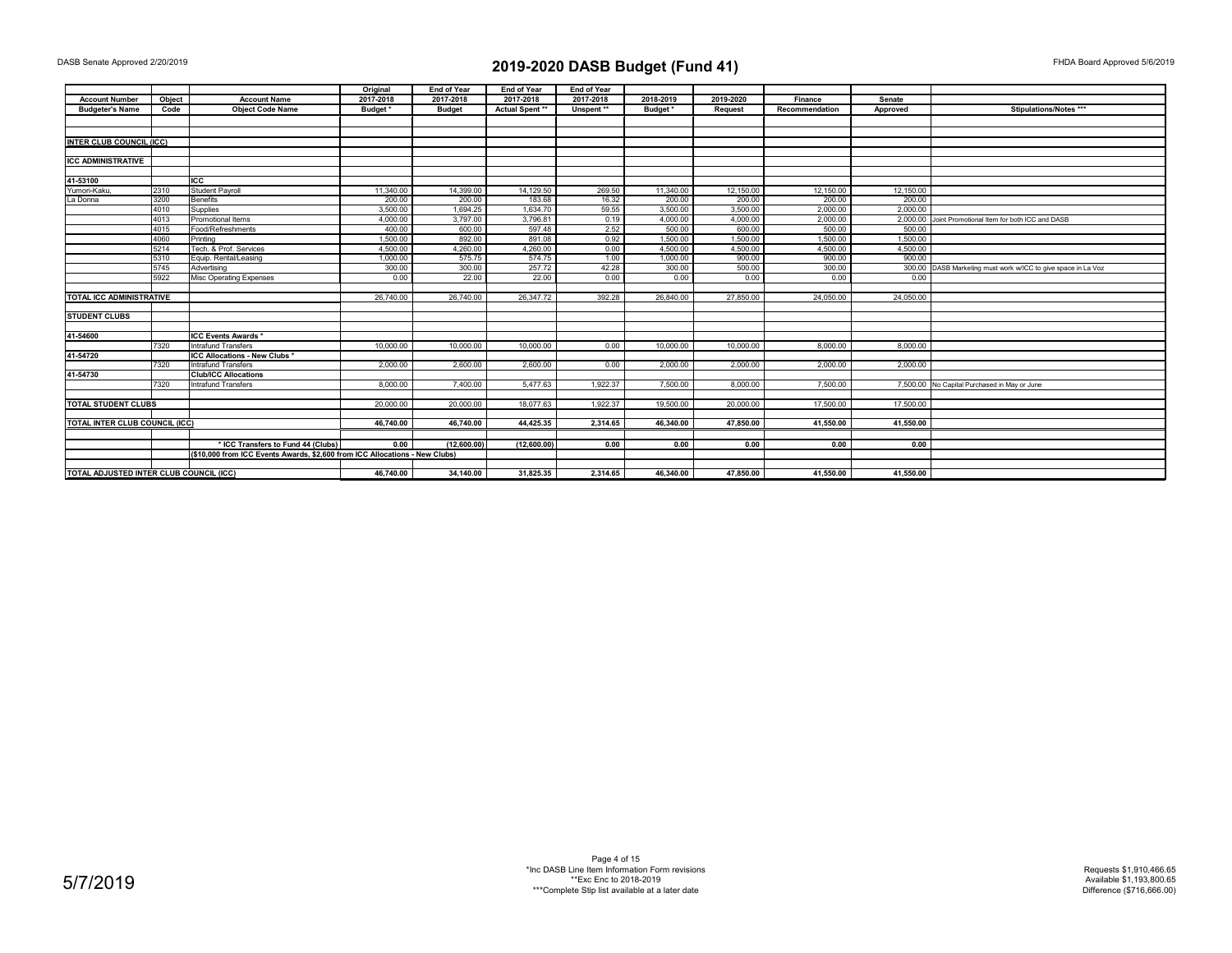|                                        |              |                                                            | Original     | <b>End of Year</b> | <b>End of Year</b>  | End of Year       |                    |                       |                     |                     |                                                              |
|----------------------------------------|--------------|------------------------------------------------------------|--------------|--------------------|---------------------|-------------------|--------------------|-----------------------|---------------------|---------------------|--------------------------------------------------------------|
| <b>Account Number</b>                  | Object       | <b>Account Name</b>                                        | 2017-2018    | 2017-2018          | 2017-2018           | 2017-2018         | 2018-2019          | 2019-2020             | Finance             | Senate              |                                                              |
| <b>Budgeter's Name</b>                 | Code         | <b>Object Code Name</b>                                    | Budget *     | <b>Budget</b>      | Actual Spent **     | Unspent**         | Budget*            | <b>Request</b>        | Recommendation      | Approved            | Stipulations/Notes ***                                       |
|                                        |              |                                                            |              |                    |                     |                   |                    |                       |                     |                     |                                                              |
| <b>COLLEGE LIFE PROGRAMS</b>           |              |                                                            |              |                    |                     |                   |                    |                       |                     |                     |                                                              |
|                                        |              |                                                            |              |                    |                     |                   |                    |                       |                     |                     |                                                              |
| <b>STUDENT EVENTS &amp; ACTIVITIES</b> |              |                                                            |              |                    |                     |                   |                    |                       |                     |                     |                                                              |
|                                        |              |                                                            |              |                    |                     |                   |                    |                       |                     |                     |                                                              |
| 41-55105                               |              | <b>Movie Tickets</b>                                       |              |                    |                     |                   |                    |                       |                     |                     |                                                              |
| Yumori-Kaku,                           | 4010         | Supplies                                                   | 109,280.00   | 109,280.00         | 54,416.95           | 54,863.05         | 87,030.00          | 56,280.00             | 56,280.00           |                     | 56,280.00 Maximum 10 tickets per week for student and staff  |
| La Donna                               |              | Subtotal                                                   | 109,280.00   | 109,280.00         | 54,416.95           | 54,863.05         | 87,030.00          | 56,280.00             | 56,280.00           | 56,280.00           |                                                              |
|                                        |              |                                                            |              |                    |                     |                   |                    |                       |                     |                     |                                                              |
| 41-55111                               |              | <b>College Life Programming</b>                            |              |                    |                     |                   |                    |                       |                     |                     |                                                              |
| Yi-Baker,                              | 4010         | Supplies                                                   | 0.00         | 0.00               | 0.00                | 0.00              | 400.00             | 3,000.00              | 400.00              | 400.00              |                                                              |
| Hyon Chu                               | 4015<br>4060 | Food/Refreshments<br>Printing                              | 0.00<br>0.00 | 0.00<br>0.00       | 0.00<br>0.00        | 0.00<br>0.00      | 1,000.00<br>400.00 | 10,000.00<br>2,000.00 | 1,000.00<br>400.00  | 1,000.00<br>400.00  |                                                              |
|                                        | 5214         | Tech. & Prof. Services                                     | 0.00         | 0.00               | 0.00                | 0.00              | 2.500.00           | 10.000.00             | 3.500.00            | 3.500.00            |                                                              |
|                                        |              | Subtotal                                                   | 0.00         | 0.00               | 0.00                | 0.00              | 4,300.00           | 25,000.00             | 5,300.00            | 5,300.00            |                                                              |
|                                        |              |                                                            |              |                    |                     |                   |                    |                       |                     |                     |                                                              |
| 41-55115                               |              | <b>Cross Cultural Partnerships</b>                         |              |                    |                     |                   |                    |                       |                     |                     |                                                              |
| Hamilton,                              | 2310         | <b>Student Payroll</b>                                     | 7,920.00     | 7,920.00           | 6,754.26            | 1,165.74          | 7,920.00           | 9,900.00              | 6,000.00            | 6,000.00            |                                                              |
| Webster                                | 3200         | <b>Benefits</b>                                            | 120.00       | 120.00             | 87.81               | 32.19             | 120.00             | 150.00                | 100.00              | 100.00              |                                                              |
|                                        | 4010         | Supplies                                                   | 400.00       | 400.00             | 65.85               | 334.15            | 400.00             | 300.00                | 300.00              | 300.00              |                                                              |
|                                        | 4015         | Food/Refreshments                                          | 400.00       | 400.00             | 279.34              | 120.66            | 400.00             | 2,000.00              | 400.00              | 400.00              |                                                              |
|                                        | 4060         | Printing                                                   | 200.00       | 200.00             | 72.55               | 127.45            | 200.00             | 400.00                | 100.00              | 100.00              |                                                              |
|                                        | 5214         | Tech. & Prof. Services                                     | 0.00         | 0.00               | 0.00                | 0.00              | 0.00               | 700.00                | 0.00                | 0.00                |                                                              |
|                                        |              | Subtotal                                                   | 9,040.00     | 9,040.00           | 7,259.81            | 1,780.19          | 9,040.00           | 13,450.00             | 6,900.00            | 6,900.00            |                                                              |
|                                        |              |                                                            |              |                    |                     |                   |                    |                       |                     |                     |                                                              |
| 41-55116                               |              | <b>DASB Bicycle Program</b>                                |              |                    |                     |                   |                    |                       |                     |                     |                                                              |
| Shannakian                             | 2310         | <b>Student Payroll</b>                                     | 13,500.00    | 13,465.00          | 12,211.50           | 1,253.50          | 12,768.00          | 14,364.00             | 12,768.00           | 12,768.00           |                                                              |
| Dennis                                 | 3200         | <b>Benefits</b>                                            | 200.00       | 335.00             | 314.05              | 20.95             | 200.00             | 250.00                | 200.00              | 200.00              |                                                              |
|                                        | 4010         | Supplies                                                   | 960.00       | 889.00             | 888.50              | 0.50              | 700.00             | 1.000.00              | 700.00              | 700.00              |                                                              |
|                                        | 5214         | Tech. & Prof. Services                                     | 0.00         | 0.00               | 0.00                | 0.00              | 500.00             | 1,000.00              | 500.00              |                     | 500.00 Bicycle Maintenance and Repair by Certified Mechanics |
|                                        | 6420         | Capital                                                    | 0.00         | 3,971.00           | 3,950.35            | 20.65             | 0.00               | 4,000.00              | 0.00                | 0.00                |                                                              |
|                                        |              | Subtotal                                                   | 14,660.00    | 18,660.00          | 17,364.40           | 1,295.60          | 14,168.00          | 20,614.00             | 14,168.00           | 14,168.00           |                                                              |
|                                        |              |                                                            |              |                    |                     |                   |                    |                       |                     |                     |                                                              |
| 41-55117                               |              | <b>DASB Card Office</b>                                    | 10,100.00    | 2,514.50           | 2,514.50            | 0.00              | 0.00               | 0.00                  | 0.00                | 0.00                |                                                              |
| Shannakiar<br>Dennis                   | 1430<br>2310 | Ce. Sal. Hrly. Non-Inst<br><b>Student Payroll</b>          | 12,768.00    | 12,768.00          | 11,373.25           | 1,394.75          | 13,188.00          | 21,546.00             | 14,364.00           | 14,364.00           |                                                              |
|                                        | 3200         | <b>Benefits</b>                                            | 1,210.00     | 1,210.00           | 557.17              | 652.83            | 210.00             | 327.00                | 220.00              | 220.00              |                                                              |
|                                        | 4010         | Supplies                                                   | 6,000.00     | 6,000.00           | 3,018.64            | 2,981.36          | 6,000.00           | 8,000.00              | 6,000.00            | 6,000.00            |                                                              |
|                                        | 5214         | Tech. & Prof. Services                                     | 3,420.00     | 4,095.00           | 4,090.06            | 4.94              | 4,095.00           | 4,095.00              | 4,095.00            | 4,095.00            |                                                              |
|                                        | 6420         | Capital                                                    | 0.00         | 0.00               | 0.00                | 0.00              | 0.00               | 445.00                | 0.00                | 0.00                |                                                              |
|                                        |              | Subtotal                                                   | 33,498.00    | 26,587.50          | 21,553.62           | 5,033.88          | 23,493.00          | 34,413.00             | 24,679.00           | 24,679.00           |                                                              |
|                                        |              |                                                            |              |                    |                     |                   |                    |                       |                     |                     |                                                              |
| 41-55120                               |              | <b>DASB Flea Market</b>                                    |              |                    |                     |                   |                    |                       |                     |                     |                                                              |
| Zhu,                                   | 1430         | Ce. Sal. Hrly. Non-Inst.                                   | 10.100.00    | 2,514.50           | 2.514.50            | 0.00              | 0.00               | 0.00                  | 0.00                | 0.00                |                                                              |
| Yali                                   | 2170         | <b>Classified Payroll</b>                                  | 34,600.00    | 48,296.00          | 42,969.85           | 5,326.15          | 55,000.00          | 57,080.00             | 57,080.00           | 57,080.00           |                                                              |
|                                        | 2310         | <b>Student Payroll</b>                                     | 9,500.00     | 7,900.00           | 7,142.01            | 757.99            | 9,936.00           | 26.361.00             | 10.800.00           | 10,800.00           |                                                              |
|                                        | 2350         | Casual Payroll                                             | 0.00         | 1,600.00           | 1,520.00            | 80.00             | 1,600.00           | 1,600.00              | 1,600.00            | 1,600.00            |                                                              |
|                                        | 2360         | Overtime Payroll                                           | 10,000.00    | 10,800.00          | 10,704.24           | 95.76             | 10,000.00          | 11,000.00             | 11,000.00           | 11,000.00           |                                                              |
|                                        | 3100         | <b>Classified Benefits</b>                                 | 17,250.00    | 22,750.00          | 22,196.64           | 553.36            | 19,250.00          | 45,700.00             | 45,700.00           |                     | 45,700.00 Carry Forward in 2018-2019 of \$21,750             |
|                                        | 3200         | <b>Benefits</b>                                            | 2,000.00     | 2,000.00           | 1,596.79            | 403.21            | 1,330.00           | 1,600.00              | 1,600.00            | 1.600.00            |                                                              |
|                                        | 4010         | Supplies                                                   | 1,050.00     | 2,703.00           | 2,259.83            | 443.17            | 2,000.00           | 3,100.00              | 2,000.00            | 2,000.00            |                                                              |
|                                        | 4013         | Promotional Items                                          | 0.00         | 0.00               | 0.00                | 0.00              | 0.00               | 3.000.00              | 1.500.00            | 1.876.00            |                                                              |
|                                        | 4015         | Food/Refreshments                                          | 200.00       | 205.00             | 203.66              | 1.34              | 300.00             | 400.00                | 250.00              | 250.00              |                                                              |
|                                        | 4060         | Printing                                                   | 150.00       | 70.00              | 24.00               | 46.00             | 150.00             | 200.00                | 50.00               | 50.00               |                                                              |
|                                        | 5214<br>5745 | Tech. & Prof. Services                                     | 21,500.00    | 21,500.00          | 20,199.40<br>139.20 | 1,300.60<br>10.80 | 23,300.00          | 24,500.00<br>600.00   | 22,000.00<br>300.00 | 22,000.00<br>300.00 |                                                              |
|                                        | 6420         | Advertising<br>Capital                                     | 0.00<br>0.00 | 150.00<br>272.00   | 271.41              | 0.59              | 0.00<br>0.00       | 0.00                  | 0.00                | 0.00                |                                                              |
|                                        |              | Subtotal                                                   | 106,350.00   | 120,760.50         | 111,741.53          | 9,018.97          | 122,866.00         | 175,141.00            | 153,880.00          | 154,256.00          |                                                              |
|                                        |              |                                                            |              |                    |                     |                   |                    |                       |                     |                     |                                                              |
| 41-55160                               |              | New Student/Campus Life (formerly New Student Orientation) |              |                    |                     |                   |                    |                       |                     |                     |                                                              |
| Yumori-Kaku                            | 4010         | Supplies                                                   | 50.00        | 50.00              | 48.01               | 1.99              | 50.00              | 20.00                 | 20.00               | 20.00               |                                                              |
| La Donna                               | 4013         | Promotional Items                                          | 4,000.00     | 4,000.00           | 2,662.16            | 1,337.84          | 2,300.00           | 1,330.00              | 1,330.00            | 1,330.00            |                                                              |
|                                        |              | Subtotal                                                   | 4,050.00     | 4,050.00           | 2,710.17            | 1,339.83          | 2,350.00           | 1,350.00              | 1,350.00            | 1,350.00            |                                                              |
|                                        |              |                                                            |              |                    |                     |                   |                    |                       |                     |                     |                                                              |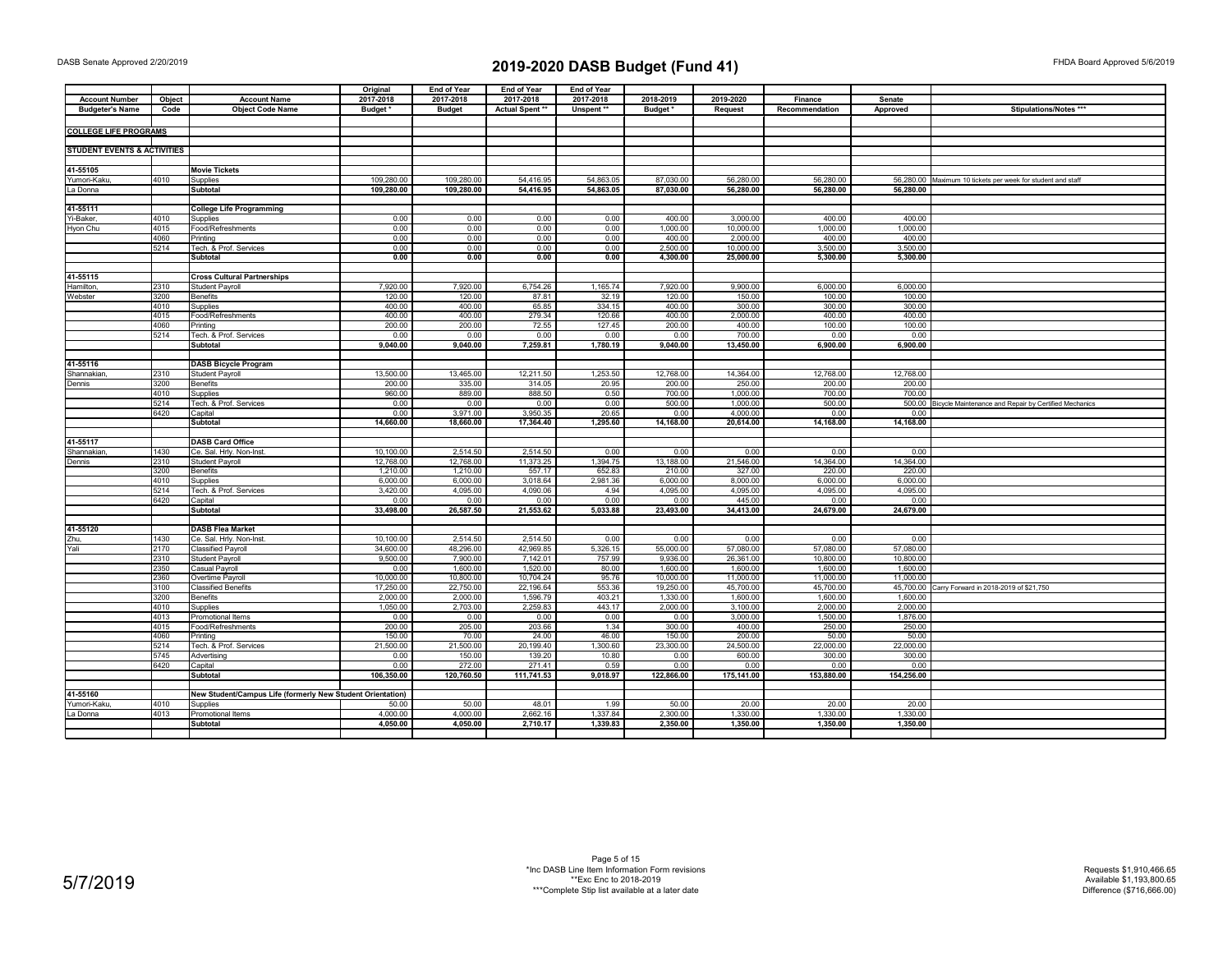|                                   |              |                                       | Original     | <b>End of Year</b> | <b>End of Year</b> | <b>End of Year</b> |              |                     |                |              |                                                    |
|-----------------------------------|--------------|---------------------------------------|--------------|--------------------|--------------------|--------------------|--------------|---------------------|----------------|--------------|----------------------------------------------------|
| <b>Account Number</b>             | Object       | <b>Account Name</b>                   | 2017-2018    | 2017-2018          | 2017-2018          | 2017-2018          | 2018-2019    | 2019-2020           | Finance        | Senate       |                                                    |
| <b>Budgeter's Name</b>            | Code         | <b>Object Code Name</b>               | Budget*      | <b>Budget</b>      | Actual Spent**     | Unspent**          | Budget*      | <b>Request</b>      | Recommendation | Approved     | Stipulations/Notes ***                             |
| 41-55180                          |              | <b>DASB Campus Events</b>             |              |                    |                    |                    |              |                     |                |              |                                                    |
|                                   | 4010         | Supplies                              | 800.00       | 1,072.00           | 1.048.95           | 23.05              | 800.00       | 800.00              | 800.00         | 800.00       |                                                    |
|                                   | 4013         | Promotional Items                     | 0.00         | 100.00             | 100.00             | 0.00               | 0.00         | 0.00                | 0.00           | 0.00         |                                                    |
|                                   | 4015         | Food/Refreshments                     | 900.00       | 1.434.22           | 1.398.75           | 35.47              | 900.00       | 900.00              | 900.00         | 900.00       |                                                    |
|                                   | 5214         | Tech, & Prof. Services                | 5.400.00     | 5.465.00           | 5.464.50           | 0.50               | 5,700.00     | 5,700.00            | 5,700.00       |              | 5.700.00 No Transfers from Tech. & Prof. Services  |
|                                   | 5310         | Equip, Rental/Leasing                 | 1.900.00     | 928.78             | 928.78             | 0.00               | 1.400.00     | 1,400.00            | 1.400.00       |              | 1.400.00 Cotton Candy Machine Purchase Recommended |
|                                   | 5745         | Advertising                           | 0.00         | 0.00               | 0.00               | 0.00               | 0.00         | 0.00                | 0.00           | 0.00         |                                                    |
|                                   |              | Subtotal                              | 9.000.00     | 9.000.00           | 8.940.98           | 59.02              | 8.800.00     | 8,800.00            | 8,800.00       | 8,800.00     |                                                    |
|                                   |              |                                       |              |                    |                    |                    |              |                     |                |              |                                                    |
| 41-55185                          |              | <b>Visiting Speaker Series</b>        |              |                    |                    |                    |              |                     |                |              |                                                    |
| Izu,                              | 5214         | Tech. & Prof. Services                | 4.000.00     | 4.000.00           | 4.000.00           | 0.00               | 3.000.00     | 0.00                | 0.00           | 0.00         |                                                    |
| Tom                               |              | Subtotal                              | 4,000.00     | 4.000.00           | 4,000.00           | 0.00               | 3,000.00     | 0.00                | 0.00           | 0.00         |                                                    |
|                                   |              |                                       |              |                    |                    |                    |              |                     |                |              |                                                    |
| TOTAL STUDENT EVENTS & ACTIVITIES |              |                                       | 289.878.00   | 301.378.00         | 227.987.46         | 73.390.54          | 275.047.00   | 335.048.00          | 271.357.00     | 271.733.00   |                                                    |
|                                   |              |                                       |              |                    |                    |                    |              |                     |                |              |                                                    |
| <b>MULTICULTURAL/DIVERSITY</b>    |              |                                       |              |                    |                    |                    |              |                     |                |              |                                                    |
|                                   |              |                                       |              |                    |                    |                    |              |                     |                |              |                                                    |
| 41-55505                          |              | <b>Multicultural/Diversity Events</b> |              |                    |                    |                    |              |                     |                |              |                                                    |
| Santa Ana                         | 2310         | <b>Student Pavroll</b>                | 0.00         | 0.00               | 0.00               | 0.00               | 0.00         | 15,120.00           | 0.00           | 0.00         |                                                    |
| Anthony                           | 3200         | <b>Benefits</b>                       | 0.00         | 0.00               | 0.00               | 0.00               | 0.00         | 230.00              | 0.00           | 0.00         |                                                    |
|                                   | 4010         | Supplies                              | 0.00         | 0.00               | 0.00               | 0.00               | 0.00         | 100.00              | 0.00           | 0.00         |                                                    |
|                                   | 4015<br>4060 | Food/Refreshments<br>Printina         | 0.00<br>0.00 | 0.00<br>0.00       | 0.00               | 0.00<br>0.00       | 0.00<br>0.00 | 3,000.00            | 0.00<br>0.00   | 0.00<br>0.00 |                                                    |
|                                   | 5214         | Tech. & Prof. Services                | 0.00         | 0.00               | 0.00<br>0.00       | 0.00               | 0.00         | 500.00<br>10.000.00 | 0.00           | 0.00         |                                                    |
|                                   | 5510         | Domestic Conference and Travel        | 0.00         | 0.00               | 0.00               | 0.00               | 0.00         | 5,000.00            | 0.00           | 0.00         |                                                    |
|                                   | 7320         | Intrafund Transfers                   | 14,500.00    | 14,500.00          | 0.00               | 14.500.00          | 14.500.00    | 0.00                | 14.500.00      | 14.500.00    |                                                    |
|                                   |              | Subtotal                              | 14.500.00    | 14.500.00          | 0.00               | 14.500.00          | 14.500.00    | 33.950.00           | 14.500.00      | 14.500.00    |                                                    |
|                                   |              |                                       |              |                    |                    |                    |              |                     |                |              |                                                    |
| TOTAL MULTICULTUAL/DIVERSITY      |              |                                       | 14.500.00    | 14.500.00          | 0.00               | 14.500.00          | 14.500.00    | 33.950.00           | 14.500.00      | 14.500.00    |                                                    |
|                                   |              |                                       |              |                    |                    |                    |              |                     |                |              |                                                    |
| TOTAL COLLEGE LIFE PROGRAMS       |              |                                       | 304.378.00   | 315,878.00         | 227.987.46         | 87.890.54          | 289.547.00   | 368.998.00          | 285.857.00     | 286.233.00   |                                                    |
|                                   |              |                                       |              |                    |                    |                    |              |                     |                |              |                                                    |

Page 6 of 15 \*Inc DASB Line Item Information Form revisions \*\*Exc Enc to 2018-2019 \*\*\*Complete Stip list available at a later date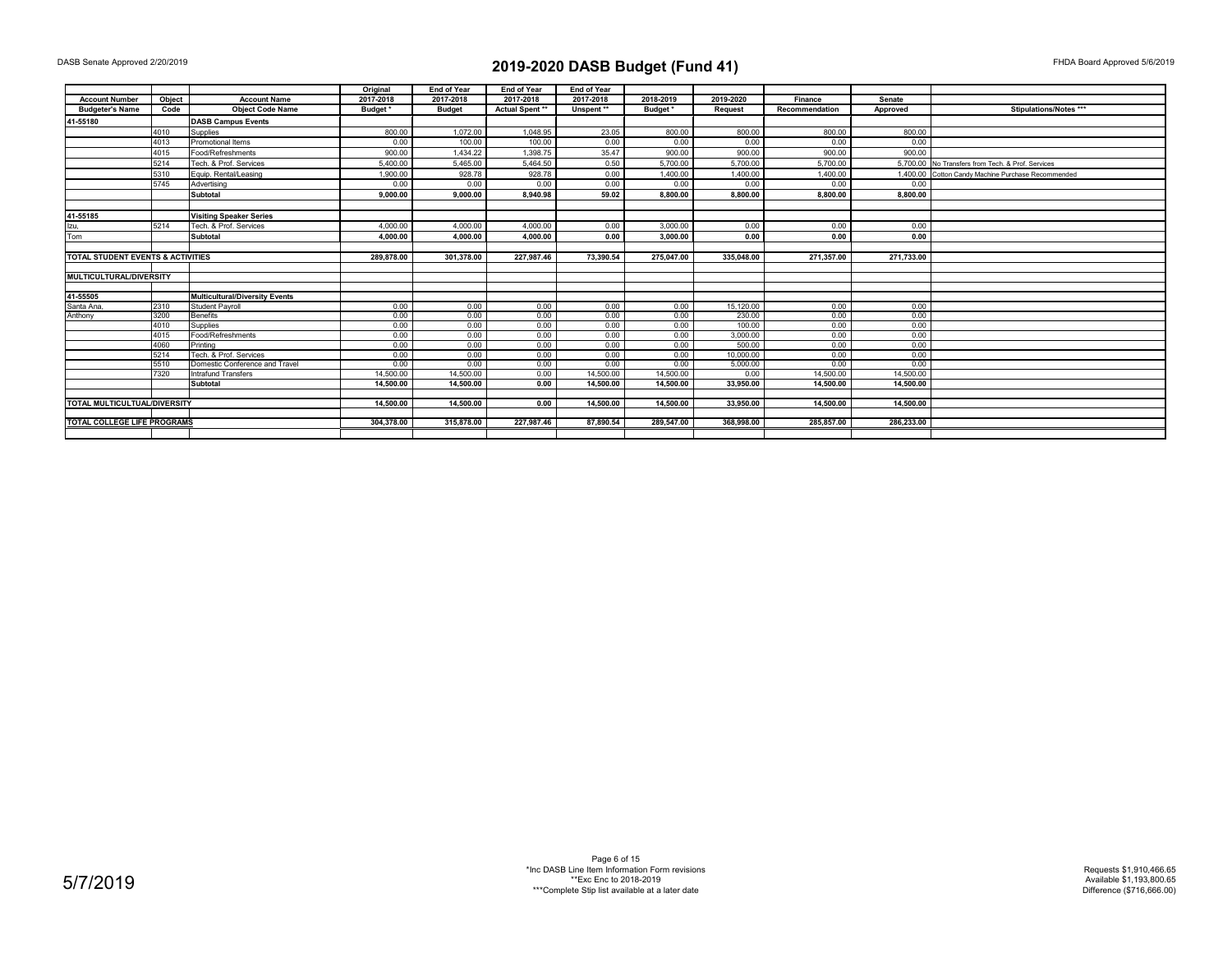|                         |        |                                                              | Original  | <b>End of Year</b> | <b>End of Year</b> | End of Year |           |            |                |            |                                                              |
|-------------------------|--------|--------------------------------------------------------------|-----------|--------------------|--------------------|-------------|-----------|------------|----------------|------------|--------------------------------------------------------------|
| <b>Account Number</b>   | Object | <b>Account Name</b>                                          | 2017-2018 | 2017-2018          | 2017-2018          | 2017-2018   | 2018-2019 | 2019-2020  | Finance        | Senate     |                                                              |
| <b>Budgeter's Name</b>  | Code   | <b>Obiect Code Name</b>                                      | Budget*   | <b>Budget</b>      | Actual Spent**     | Unspent**   | Budget*   | Request    | Recommendation | Approved   | Stipulations/Notes ***                                       |
|                         |        |                                                              |           |                    |                    |             |           |            |                |            |                                                              |
| <b>COLLEGE SERVICES</b> |        |                                                              |           |                    |                    |             |           |            |                |            |                                                              |
|                         |        |                                                              |           |                    |                    |             |           |            |                |            |                                                              |
| 41-56050                |        | <b>College Life Office Staff</b>                             |           |                    |                    |             |           |            |                |            |                                                              |
| LeBleu-Burns            | 2170   | <b>Classified Pavroll</b>                                    | 18,727.00 | 19,327.00          | 19.045.13          | 281.87      | 19,121.00 | 98,800,00  | 98,800.00      | 98,800.00  |                                                              |
| Michele                 | 2310   | Student Pavroll                                              | 12,768.00 | 11.668.00          | 11.373.25          | 294.75      | 12,768.00 | 20.178.00  | 14.364.00      | 14.364.00  |                                                              |
| Shannakian.             | 2360   | Overtime Payroll                                             | 0.00      | 0.00               | 0.00               | 0.00        | 2,500.00  | 2,500.00   | 2.500.00       | 2,500.00   |                                                              |
| Dennis                  | 3100   | <b>Classified Benefits</b>                                   | 6.739.00  | 7,239.00           | 7.154.52           | 84.48       | 8.196.00  | 49,288,00  | 49.288.00      | 49.288.00  |                                                              |
|                         | 3200   | Benefits                                                     | 200.00    | 200.00             | 147.87             | 52.13       | 200.00    | 310.00     | 220.00         | 220.00     |                                                              |
|                         |        | Subtotal                                                     | 38.434.00 | 38.434.00          | 37.720.77          | 713.23      | 42.785.00 | 171.076.00 | 165.172.00     | 165,172.00 |                                                              |
|                         |        |                                                              |           |                    |                    |             |           |            |                |            |                                                              |
| 41-56165                |        | <b>Art On Campus</b>                                         |           |                    |                    |             |           |            |                |            |                                                              |
|                         | 4010   | Supplies                                                     | 2.000.00  | 2.000.00           | 1.417.00           | 583.00      | 1.000.00  | 0.00       | 0.00           | 0.00       |                                                              |
|                         |        | Subtotal                                                     | 2,000.00  | 2.000.00           | 1,417.00           | 583.00      | 1,000.00  | 0.00       | 0.00           | 0.00       |                                                              |
|                         |        |                                                              |           |                    |                    |             |           |            |                |            |                                                              |
| 41-56300                |        | <b>DASB Scholarships</b>                                     |           |                    |                    |             |           |            |                |            |                                                              |
|                         | 5260   | Scholarships                                                 | 10,000.00 | 10,000.00          | 2.000.00           | 8,000.00    | 5.000.00  | 5,000.00   | 2,000.00       | 2,000.00   |                                                              |
|                         |        | Subtotal                                                     | 10.000.00 | 10.000.00          | 2.000.00           | 8,000.00    | 5.000.00  | 5.000.00   | 2.000.00       | 2.000.00   |                                                              |
|                         |        |                                                              |           |                    |                    |             |           |            |                |            |                                                              |
| 41-56349                |        | De Anza Youth Voices United for Change Leadership Conference |           |                    |                    |             |           |            |                |            |                                                              |
|                         | 2310   | Student Payroll                                              | 1,200.00  | 1,200.00           | 0.00               | 1,200.00    | 0.00      | 0.00       | 0.00           | 0.00       |                                                              |
|                         | 3200   | <b>Benefits</b>                                              | 20.00     | 20.00              | 0.00               | 20.00       | 0.00      | 0.00       | 0.00           | 0.00       |                                                              |
|                         | 4010   | Supplies                                                     | 150.00    | 150.00             | 0.00               | 150.00      | 0.00      | 0.00       | 0.00           | 0.00       |                                                              |
|                         | 4060   | Printing                                                     | 150.00    | 150.00             | 0.00               | 150.00      | 0.00      | 0.00       | 0.00           | 0.00       |                                                              |
|                         | 5214   | Tech, & Prof. Services                                       | 750.00    | 750.00             | 0.00               | 750.00      | 0.00      | 0.00       | 0.00           | 0.00       |                                                              |
|                         |        | Subtotal                                                     | 2,270.00  | 2,270.00           | 0.00               | 2.270.00    | 0.00      | 0.00       | 0.00           | 0.00       |                                                              |
|                         |        |                                                              |           |                    |                    |             |           |            |                |            |                                                              |
| 41-56370                |        | Gender and Sexualities Center (Jean Miller Resource Room)    |           |                    |                    |             |           |            |                |            | Jean Miller Resource Room and Queer and Now Conference       |
| Caparas,                | 1430   | Ce. Sal. Hrly. Non-Inst.                                     | 15,000.00 | 5.726.00           | 5.725.58           | 0.42        | 20,000.00 | 22,500.00  | 20,000.00      |            | 20,000.00 and Safe Spaces Workshops Accounts Merged Into One |
| Chesa                   | 2310   | <b>Student Payroll</b>                                       | 15,200.00 | 13,200.00          | 8,925.00           | 4,275.00    | 6,000.00  | 16,200.00  | 6,000.00       | 6,000.00   |                                                              |
|                         | 2350   | Casual Pavroll                                               | 0.00      | 9,000,00           | 5,706.25           | 3.293.75    | 0.00      | 0.00       | 0.00           | 0.00       |                                                              |
|                         | 3200   | Benefits                                                     | 1.770.00  | 1,770.00           | 1,012.60           | 757.40      | 2.100.00  | 2,587.00   | 2,100.00       | 2,100.00   |                                                              |
|                         | 4010   | Supplies                                                     | 300.00    | 538.00             | 515.54             | 22.46       | 300.00    | 600.00     | 500.00         | 500.00     |                                                              |
|                         | 4015   | Food/Refreshments                                            | 0.00      | 36.00              | 35.04              | 0.96        | 150.00    | 1,800.00   | 150.00         | 150.00     |                                                              |
|                         | 4060   | Printing                                                     | 400.00    | 400.00             | 390.50             | 9.50        | 500.00    | 1.000.00   | 900.00         | 900.00     |                                                              |
|                         | 5214   | Tech, & Prof. Services                                       | 500.00    | 2,500.00           | 2.500.00           | 0.00        | 2,500.00  | 6.000.00   | 6,000,00       | 6,000.00   |                                                              |
|                         | 5510   | Domestic Conference and Travel                               | 0.00      | 0.00               | 0.00               | 0.00        | 0.00      | 1.000.00   | 0.00           | 0.00       |                                                              |
|                         |        | Subtotal                                                     | 33.170.00 | 33.170.00          | 24.810.51          | 8.359.49    | 31.550.00 | 51.687.00  | 35.650.00      | 35.650.00  |                                                              |
|                         |        |                                                              |           |                    |                    |             |           |            |                |            |                                                              |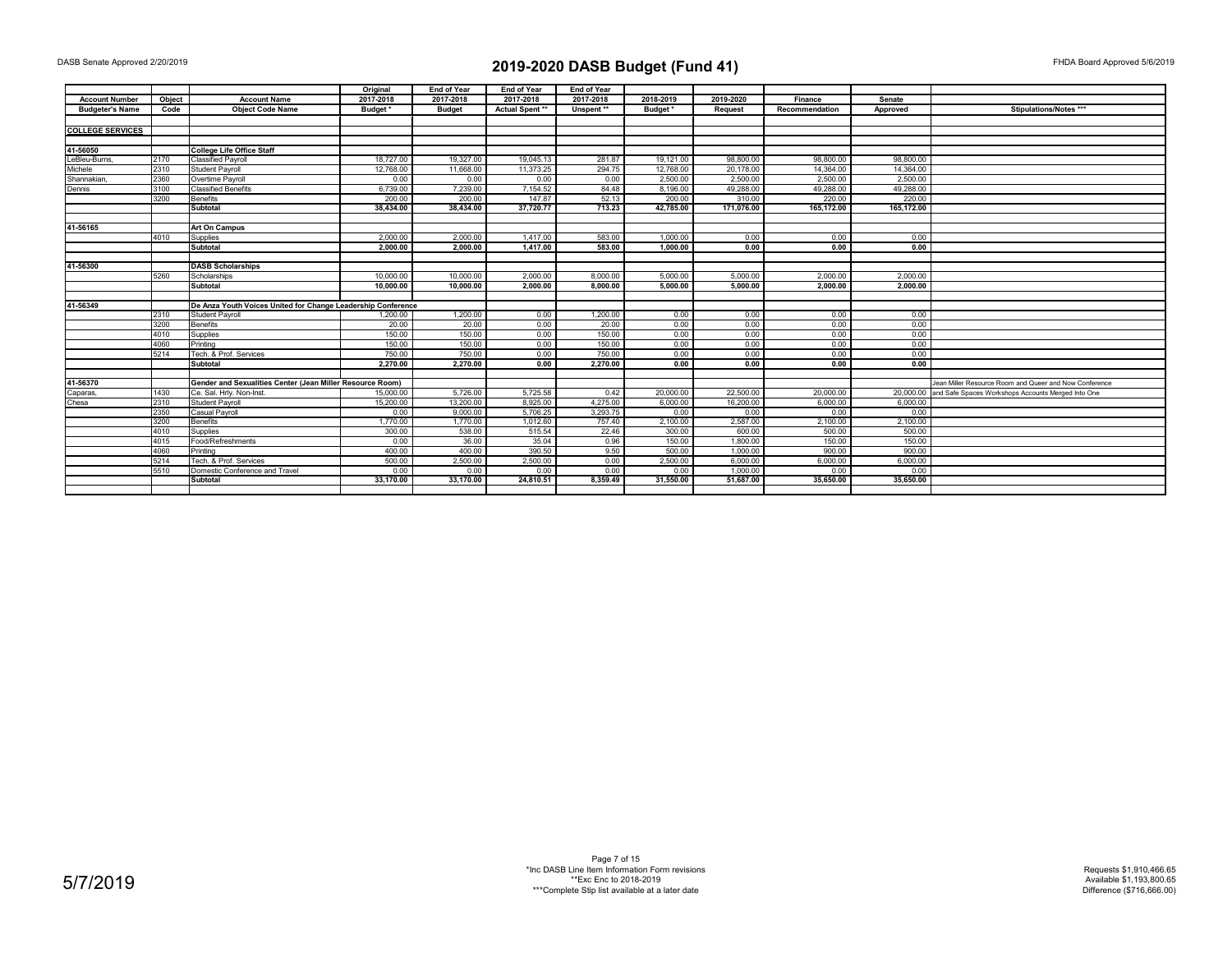|                        |        |                                                                                 | Original  | End of Year   | End of Year     | End of Year |           |           |                |           |                                                         |
|------------------------|--------|---------------------------------------------------------------------------------|-----------|---------------|-----------------|-------------|-----------|-----------|----------------|-----------|---------------------------------------------------------|
| <b>Account Number</b>  | Object | <b>Account Name</b>                                                             | 2017-2018 | 2017-2018     | 2017-2018       | 2017-2018   | 2018-2019 | 2019-2020 | Finance        | Senate    |                                                         |
| <b>Budgeter's Name</b> | Code   | <b>Object Code Name</b>                                                         | Budget *  | <b>Budget</b> | Actual Spent ** | Unspent **  | Budget*   | Request   | Recommendation | Approved  | Stipulations/Notes ***                                  |
| 41-56390               |        | Office of Equity, Social Justice, and Multicultural Education                   |           |               |                 |             |           |           |                |           |                                                         |
| Santa Ana              | 1430   | Ce. Sal. Hrly. Non-Inst.                                                        | 0.00      | 0.00          | 0.00            | 0.00        | 0.00      | 13,500.00 | 0.00           | 0.00      |                                                         |
| Anthony                | 2310   | Student Payroll                                                                 | 6,000.00  | 5,400.00      | 3,909.50        | 1,490.50    | 6,500.00  | 15,120.00 | 5,000.00       | 5,000.00  |                                                         |
|                        | 3200   | <b>Benefits</b>                                                                 | 90.00     | 90.00         | 37.81           | 52.19       | 90.00     | 1,634.00  | 80.00          | 80.00     |                                                         |
|                        | 4010   | Supplies                                                                        | 150.00    | 150.00        | 22.81           | 127.19      | 100.00    | 600.00    | 100.00         | 100.00    |                                                         |
|                        | 4015   | Food/Refreshments                                                               | 0.00      | 0.00          | 0.00            | 0.00        | 0.00      | 3,000.00  | 0.00           | 0.00      |                                                         |
|                        | 4060   | Printina                                                                        | 400.00    | 400.00        | 223.50          | 176.50      | 400.00    | 150.00    | 150.00         | 150.00    |                                                         |
|                        | 5214   | Tech. & Prof. Services                                                          | 1.200.00  | 1.800.00      | 1,200.00        | 600.00      | 600.00    | 3.000.00  | 1.000.00       | 1.000.00  |                                                         |
|                        | 5510   | Domestic Conference and Travel                                                  | 0.00      | 0.00          | 0.00            | 0.00        | 0.00      | 5,000.00  | 0.00           | 0.00      |                                                         |
|                        |        | <b>Subtotal</b>                                                                 | 7,840.00  | 7,840.00      | 5,393.62        | 2,446.38    | 7,690.00  | 42,004.00 | 6,330.00       | 6,330.00  |                                                         |
|                        |        |                                                                                 |           |               |                 |             |           |           |                |           |                                                         |
|                        |        | <b>HEFAS</b>                                                                    |           |               |                 |             |           |           |                |           |                                                         |
| 41-56410               |        |                                                                                 |           |               |                 |             |           |           |                |           |                                                         |
| Kaufman                | 1430   | Ce. Sal. Hrly. Non-Inst                                                         | 0.00      | 0.00          | 0.00            | 0.00        | 0.00      | 0.00      | 0.00           | 0.00      |                                                         |
| Cynthia                | 2310   | <b>Student Payroll</b>                                                          | 20,000.00 | 20,000.00     | 20,000.00       | 0.00        | 20,736.00 | 25,200.00 | 20,736.00      | 20,736.00 |                                                         |
|                        | 3200   | <b>Benefits</b>                                                                 | 302.00    | 302.00        | 209.59          | 92.41       | 315.00    | 330.00    | 315.00         | 315.00    |                                                         |
|                        | 4010   | Supplies                                                                        | 0.00      | 0.00          | 0.00            | 0.00        | 300.00    | 200.00    | 200.00         | 200.00    |                                                         |
|                        | 4060   | Printing                                                                        | 0.00      | 0.00          | 0.00            | 0.00        | 300.00    | 300.00    | 300.00         | 300.00    |                                                         |
|                        |        | <b>Subtotal</b>                                                                 | 20,302.00 | 20,302.00     | 20,209.59       | 92.41       | 21,651.00 | 26,030.00 | 21,551.00      | 21,551.00 |                                                         |
|                        |        |                                                                                 |           |               |                 |             |           |           |                |           |                                                         |
| 41-56425               |        | <b>Honors Program</b>                                                           |           |               |                 |             |           |           |                |           |                                                         |
| Khosravi.              | 2310   | <b>Student Pavroll</b>                                                          | 3.500.00  | 4.025.00      | 3.612.00        | 413.00      | 2.500.00  | 7,200.00  | 2.500.00       | 2.500.00  |                                                         |
| Mehrdad                | 3200   | <b>Benefits</b>                                                                 | 55.00     | 55.00         | 46.95           | 8.05        | 55.00     | 110.00    | 55.00          | 55.00     |                                                         |
|                        | 4010   | Supplies                                                                        | 100.00    | 0.00          | 0.00            | 0.00        | 100.00    | 500.00    | 100.00         | 100.00    |                                                         |
|                        | 4015   | Food/Refreshments                                                               | 0.00      | 0.00          | 0.00            | 0.00        | 0.00      | 0.00      | 0.00           | 0.00      |                                                         |
|                        | 4060   | Printina                                                                        | 250.00    | 250.00        | 0.00            | 250.00      | 0.00      | 100.00    | 100.00         | 100.00    |                                                         |
|                        | 5214   | Tech. & Prof. Services                                                          | 500.00    | 75.00         | 75.00           | 0.00        | 300.00    | 0.00      | 0.00           | 0.00      |                                                         |
|                        | 6420   | Capital                                                                         | 0.00      | 0.00          | 0.00            | 0.00        | 0.00      | 2,500.00  | 0.00           | 0.00      |                                                         |
|                        |        | Subtotal                                                                        | 4.405.00  | 4.405.00      | 3,733.95        | 671.05      | 2.955.00  | 10,410.00 | 2,755.00       | 2,755.00  |                                                         |
|                        |        |                                                                                 |           |               |                 |             |           |           |                |           |                                                         |
| 41-56500               |        | La Voz                                                                          |           |               |                 |             |           |           |                |           |                                                         |
| Deck.                  | 4060   | Printina                                                                        | 10,000.00 | 10,000.00     | 9.793.65        | 206.35      | 10,000.00 | 9,000,00  | 8,000.00       | 8,000.00  |                                                         |
| Cecilia                | 5214   | Tech. & Prof. Services                                                          | 600.00    | 600.00        | 576.61          | 23.39       | 650.00    | 650.00    | 650.00         | 650.00    |                                                         |
|                        |        | Subtotal                                                                        | 10,600.00 | 10,600.00     | 10,370.26       | 229.74      | 10,650.00 | 9,650.00  | 8,650.00       | 8,650.00  |                                                         |
|                        |        |                                                                                 |           |               |                 |             |           |           |                |           |                                                         |
| 41-56520               |        | Queer and Now Conference and Safe Spaces Workshops (formerly LGBTQQI Taskforce) |           |               |                 |             |           |           |                |           | Jean Miller Resource Room and Queer and Now Conference  |
| Caparas,               | 2310   | <b>Student Payroll</b>                                                          | 0.00      | 0.00          | 0.00            | 0.00        | 0.00      | 16,200.00 | 0.00           |           | 0.00 and Safe Spaces Workshops Accounts Merged Into One |
| Chesa                  | 3200   | <b>Benefits</b>                                                                 | 0.00      | 0.00          | 0.00            | 0.00        | 0.00      | 250.00    | 0.00           | 0.00      |                                                         |
|                        | 4010   | Supplies                                                                        | 200.00    | 194.00        | 15.28           | 178.72      | 200.00    | 1,000.00  | 0.00           | 0.00      |                                                         |
|                        | 4015   | Food/Refreshments                                                               | 0.00      | 0.00          | 0.00            | 0.00        | 0.00      | 1,000.00  | 0.00           | 0.00      |                                                         |
|                        | 4060   | Printing                                                                        | 400.00    | 406.00        | 406.00          | 0.00        | 400.00    | 250.00    | 0.00           | 0.00      |                                                         |
|                        | 5214   | Tech. & Prof. Services                                                          | 1,500.00  | 1,500.00      | 1,500.00        | 0.00        | 3,500.00  | 4,000.00  | 0.00           | 0.00      |                                                         |
|                        |        | <b>Subtotal</b>                                                                 | 2,100.00  | 2,100.00      | 1,921.28        | 178.72      | 4,100.00  | 22,700.00 | 0.00           | 0.00      |                                                         |
|                        |        |                                                                                 |           |               |                 |             |           |           |                |           |                                                         |
| 41-56540               |        | <b>LEAD Program</b>                                                             |           |               |                 |             |           |           |                |           |                                                         |
| Gamboa,                | 2310   | <b>Student Payroll</b>                                                          | 32,546.00 | 32,546.00     | 5,480.00        | 27,066.00   | 30,240.00 | 30,240.00 | 6,000.00       | 6,000.00  |                                                         |
| Juan                   | 3200   | Benefits                                                                        | 475.00    | 475.00        | 162.27          | 312.73      | 460.00    | 460.00    | 100.00         | 100.00    |                                                         |
|                        | 5214   | Tech, & Prof, Services                                                          | 1.000.00  | 1.000.00      | 800.00          | 200.00      | 3.000.00  | 3.000.00  | 800.00         | 800.00    |                                                         |
|                        |        | <b>Subtotal</b>                                                                 | 34,021.00 | 34,021.00     | 6,442.27        | 27,578.73   | 33,700.00 | 33,700.00 | 6,900.00       | 6,900.00  |                                                         |
|                        |        |                                                                                 |           |               |                 |             |           |           |                |           |                                                         |
| 41-56550               |        | <b>Legal Advice</b>                                                             |           |               |                 |             |           |           |                |           |                                                         |
| Shannakian.            | 2350   | Casual Payroll                                                                  | 10.080.00 | 10,080.00     | 9,480.00        | 600.00      | 10.080.00 | 20.160.00 | 10.080.00      | 7.920.00  |                                                         |
| Dennis                 | 3200   | <b>Benefits</b>                                                                 | 1,008.00  | 1,008.00      | 153.82          | 854.18      | 1,008.00  | 2,016.00  | 1,008.00       | 792.00    |                                                         |
|                        |        | Subtotal                                                                        | 11,088.00 | 11,088.00     | 9,633.82        | 1,454.18    | 11,088.00 | 22,176.00 | 11,088.00      | 8,712.00  |                                                         |
|                        |        |                                                                                 |           |               |                 |             |           |           |                |           |                                                         |
|                        |        |                                                                                 |           |               |                 |             |           |           |                |           |                                                         |
| 41-56561               |        | Library - Textbook on Reserve Collection                                        |           |               |                 |             |           |           |                |           |                                                         |
| Chang,                 | 4010   | Supplies                                                                        | 15,000.00 | 15,000.00     | 14.999.00       | 1.00        | 15,000.00 | 58,000.00 | 10.000.00      |           | 10.000.00 DASB Sticker on Books                         |
| ena                    |        | Subtotal                                                                        | 15.000.00 | 15.000.00     | 14.999.00       | 1.00        | 15.000.00 | 58.000.00 | 10.000.00      | 10.000.00 |                                                         |
|                        |        |                                                                                 |           |               |                 |             |           |           |                |           |                                                         |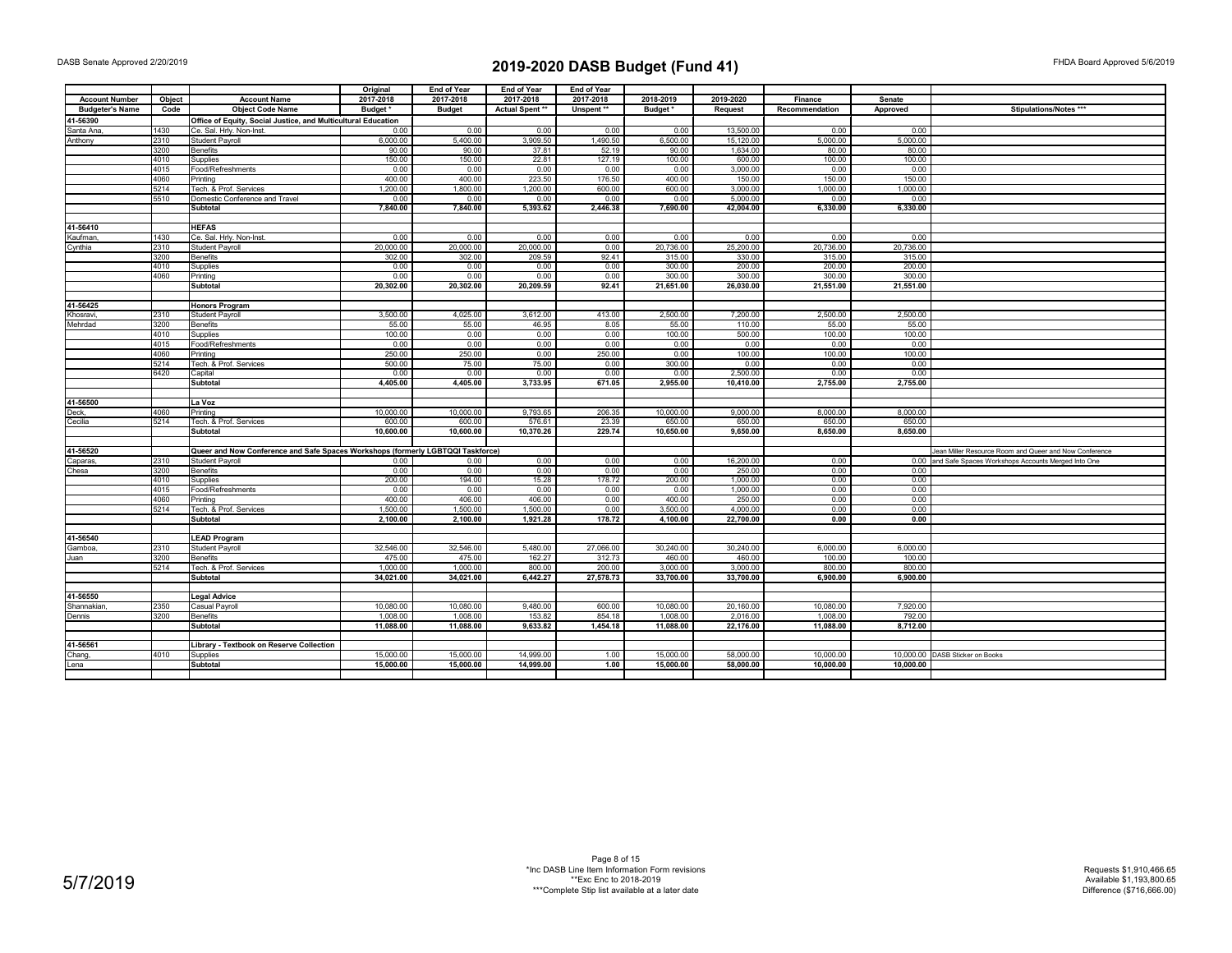|                               |              |                                                                    | Original            | <b>End of Year</b> | <b>End of Year</b> | End of Year      |                  |                      |                |              |                                                                     |
|-------------------------------|--------------|--------------------------------------------------------------------|---------------------|--------------------|--------------------|------------------|------------------|----------------------|----------------|--------------|---------------------------------------------------------------------|
| <b>Account Number</b>         | Object       | <b>Account Name</b>                                                | 2017-2018           | 2017-2018          | 2017-2018          | 2017-2018        | 2018-2019        | 2019-2020            | Finance        | Senate       |                                                                     |
| <b>Budgeter's Name</b>        | Code         | <b>Object Code Name</b>                                            | Budget <sup>*</sup> | <b>Budget</b>      | Actual Spent **    | Unspent **       | Budget*          | Request              | Recommendation | Approved     | Stipulations/Notes ***                                              |
| 41-56575                      |              | Math Performance Success Program (MPSP)                            |                     |                    |                    |                  |                  |                      |                |              |                                                                     |
| Campbell,                     | 2310         | Student Payroll                                                    | 42,500.00           | 42,546.74          | 42,546.74          | 0.00             | 42,500.00        | 71,280.00            | 25,000.00      | 25,000.00    |                                                                     |
| Yvette                        | 3200         | <b>Benefits</b>                                                    | 600.00              | 553.26             | 553.26             | 0.00             | 600.00           | 1,084.00             | 380.00         | 380.00       |                                                                     |
|                               | 4015         | Food/Refreshments                                                  | 0.00                | 0.00               | 0.00               | 0.00             | 0.00             | 1.000.00             | 0.00           | 0.00         |                                                                     |
|                               |              | Subtotal                                                           | 43,100.00           | 43,100.00          | 43,100.00          | 0.00             | 43,100.00        | 73,364.00            | 25,380.00      | 25,380.00    |                                                                     |
| 41-56650                      |              | <b>Outreach Program</b>                                            |                     |                    |                    |                  |                  |                      |                |              |                                                                     |
| Mieso,                        | 2310         | <b>Student Payroll</b>                                             | 21,600.00           | 17,600.00          | 14,370.00          | 3,230.00         | 21,600.00        | 21,600.00            | 15,000.00      | 15,000.00    |                                                                     |
| Rob                           | 3200         | <b>Benefits</b>                                                    | 330.00              | 330.00             | 186.80             | 143.20           | 330.00           | 328.00               | 230.00         | 230.00       |                                                                     |
|                               | 4010         | Supplies                                                           | 1,500.00            | 5,500.00           | 5,500.00           | 0.00             | 500.00           | 1,500.00             | 0.00           | 0.00         |                                                                     |
|                               | 4060         | Printing                                                           | 1,100.00            | 1,100.00           | 1,100.00           | 0.00             | 1,100.00         | 1,100.00             | 1,100.00       | 1,100.00     |                                                                     |
|                               |              | Subtotal                                                           | 24,530.00           | 24,530.00          | 21,156.80          | 3,373.20         | 23,530.00        | 24,528.00            | 16,330.00      | 16,330.00    |                                                                     |
|                               |              |                                                                    |                     |                    |                    |                  |                  |                      |                |              |                                                                     |
| 41-56675                      |              | <b>Puente Project</b>                                              |                     |                    |                    |                  |                  |                      |                |              |                                                                     |
| Hearn,                        | 2310         | Student Payroll                                                    | 10,080.00           | 10,080.00          | 6,594.94           | 3,485.06         | 10,080.00        | 10,710.00            | 7,000.00       | 7,000.00     |                                                                     |
| .ydia                         | 3200         | <b>Benefits</b>                                                    | 175.00              | 175.00             | 85.73              | 89.27            | 175.00           | 175.00               | 110.00         | 110.00       |                                                                     |
| Gonzalez                      | 4010         | Supplies                                                           | 100.00              | 100.00             | 0.00               | 100.00           | 100.00           | 600.00               | 100.00         | 100.00       |                                                                     |
| Brenda                        | 4060<br>5214 | Printing                                                           | 800.00<br>500.00    | 800.00<br>500.00   | 622.94<br>0.00     | 177.06<br>500.00 | 800.00<br>500.00 | 1,000.00<br>1.500.00 | 600.00         | 600.00       |                                                                     |
|                               | 5510         | Tech, & Prof, Services<br>Domestic Conference and Travel           | 1,500.00            | 1,500.00           | 1,332.00           | 168.00           | 0.00             | 1.500.00             | 0.00<br>0.00   | 0.00<br>0.00 |                                                                     |
|                               |              | <b>Subtotal</b>                                                    | 13,155.00           | 13,155.00          | 8,635.61           | 4,519.39         | 11,655.00        | 15,485.00            | 7,810.00       | 7,810.00     |                                                                     |
|                               |              |                                                                    |                     |                    |                    |                  |                  |                      |                |              |                                                                     |
| 41-56745                      |              | Umoja Program (formerly Sankofa)                                   |                     |                    |                    |                  |                  |                      |                |              |                                                                     |
| Phillips,                     | 2310         | Student Payroll                                                    | 22,140.00           | 22,140.00          | 3,049.88           | 19,090.12        | 8,800.00         | 31,800.00            | 4,400.00       | 4,400.00     |                                                                     |
| Kassie                        | 3200         | <b>Benefits</b>                                                    | 337.00              | 337.00             | 39.65              | 297.35           | 135.00           | 484.00               | 70.00          | 70.00        |                                                                     |
|                               | 4060         | Printing                                                           | 500.00              | 500.00             | 63.50              | 436.50           | 200.00           | 1,500.00             | 200.00         | 200.00       |                                                                     |
|                               | 5510         | Domestic Conference and Travel                                     | 7.000.00            | 7.000.00           | 4.979.73           | 2.020.27         | 0.00             | 37.700.00            | 5.000.00       | 5.000.00     |                                                                     |
|                               | 6420         | Capital                                                            | 0.00                | 0.00               | 0.00               | 0.00             | 0.00             | 700.00               | 0.00           | 0.00         |                                                                     |
|                               |              | <b>Subtotal</b>                                                    | 29,977.00           | 29,977.00          | 8,132.76           | 21,844.24        | 9,135.00         | 72,184.00            | 9,670.00       | 9,670.00     |                                                                     |
|                               |              |                                                                    |                     |                    |                    |                  |                  |                      |                |              |                                                                     |
| 41-56780                      |              |                                                                    |                     |                    |                    |                  |                  |                      |                |              |                                                                     |
|                               | 2310         | <b>Student Computer Donation Program</b><br><b>Student Payroll</b> | 10,000.00           | 8,500.00           | 6,250.76           | 2,249.24         | 10,000.00        | 15,840.00            | 5,000.00       | 5,000.00     |                                                                     |
| ipsig.<br>Joe                 | 3200         | <b>Benefits</b>                                                    | 150.00              | 150.00             | 81.30              | 68.70            | 150.00           | 238.00               | 80.00          | 80.00        |                                                                     |
|                               | 4010         | Supplies                                                           | 2,000.00            | 3,500.00           | 3,255.93           | 244.07           | 1,500.00         | 3,600.00             | 3,000.00       | 3,000.00     |                                                                     |
|                               | 6420         | Capital                                                            | 0.00                | 0.00               | 0.00               | 0.00             | 0.00             | 800.00               | 0.00           | 0.00         |                                                                     |
|                               |              | <b>Subtotal</b>                                                    | 12,150.00           | 12,150.00          | 9,587.99           | 2,562.01         | 11,650.00        | 20,478.00            | 8,080.00       | 8,080.00     |                                                                     |
|                               |              |                                                                    |                     |                    |                    |                  |                  |                      |                |              |                                                                     |
| 41-56790                      |              | <b>Student Success and Retention Services Center (SSRSC)</b>       |                     |                    |                    |                  |                  |                      |                |              |                                                                     |
| Morales.                      | 2310         | Student Pavroll                                                    | 23,500.00           | 23,500.00          | 16,706.85          | 6.793.15         | 19,440.00        | 46,440.00            | 17,000.00      | 17,000.00    |                                                                     |
| Jorge                         | 3200         | <b>Benefits</b>                                                    | 350.00              | 350.00             | 217.22             | 132.78           | 300.00           | 706.00               | 260.00         | 260.00       |                                                                     |
|                               | 4010         | Supplies                                                           | 0.00                | 0.00               | 0.00               | 0.00             | 0.00             | 1,350.00             | 0.00           | 0.00         |                                                                     |
|                               | 5214         | Tech. & Prof. Services                                             | 0.00                | 0.00               | 0.00               | 0.00             | 0.00             | 1,200.00             | 0.00           | 0.00         |                                                                     |
|                               |              | Subtotal                                                           | 23,850.00           | 23,850.00          | 16,924.07          | 6,925.93         | 19,740.00        | 49,696.00            | 17,260.00      | 17,260.00    |                                                                     |
| 41-56825                      |              | Textbook Program - CalWORKs Students                               |                     |                    |                    |                  |                  |                      |                |              | Must use rental books whenever rental books are available.          |
| Alamban,                      | 4010         | Supplies                                                           | 7,000.00            | 7,000.00           | 5,411.22           | 1,588.78         | 6,500.00         | 6,200.00             | 6,000.00       | 6,000.00     |                                                                     |
| Carlita                       | 4060         | Printing                                                           | 0.00                | 0.00               | 0.00               | 0.00             | 0.00             | 300.00               | 0.00           | 0.00         |                                                                     |
|                               |              | Subtotal                                                           | 7,000.00            | 7,000.00           | 5,411.22           | 1,588.78         | 6,500.00         | 6,500.00             | 6,000.00       | 6,000.00     |                                                                     |
|                               |              |                                                                    |                     |                    |                    |                  |                  |                      |                |              |                                                                     |
| 41-56826                      |              | <b>Textbook Rentals - EOPS Students</b>                            |                     |                    |                    |                  |                  |                      |                |              |                                                                     |
| Robles,                       | 4010         | Supplies                                                           | 0.00                | 0.00               | 0.00               | 0.00             | 7,000.00         | 12,000.00            | 7.000.00       |              | 7,000.00 For Textbook Rentals                                       |
| George                        |              | <b>Subtotal</b>                                                    | 0.00                | 0.00               | 0.00               | 0.00             | 7,000.00         | 12,000.00            | 7,000.00       | 7,000.00     |                                                                     |
|                               |              |                                                                    |                     |                    |                    |                  |                  |                      |                |              |                                                                     |
| 41-56900                      |              | <b>Tutorial and Academic Skills Center</b>                         |                     |                    |                    |                  |                  |                      |                |              | Must provide accountability results                                 |
| Alves de Lima.                | 2310         | <b>Student Pavroll</b>                                             | 175,364.00          | 175,344.98         | 175,146.88         | 198.10           | 160,555.00       | 235,800.00           | 110.000.00     | 110,000.00   |                                                                     |
| Diana                         | 3200         | <b>Benefits</b>                                                    | 2,646.00            | 2,665.02           | 2,665.02           | 0.00             | 2,410.00         | 3,585.00             | 1,675.00       | 1,675.00     |                                                                     |
| Aguilar, Melissa              |              | <b>Subtotal</b>                                                    | 178,010.00          | 178,010.00         | 177,811.90         | 198.10           | 162.965.00       | 239,385.00           | 111,675.00     | 111,675.00   |                                                                     |
| 41-56910                      |              | Veterans' Program                                                  |                     |                    |                    |                  |                  |                      |                |              |                                                                     |
| Pasquali.                     | 4010         | Supplies                                                           | 9.000.00            | 9,000,00           | 7.676.01           | 1.323.99         | 9.500.00         | 10.000.00            | 8.000.00       |              | 8.000.00 Must use rental books whenever rental books are available. |
| Shari                         | 4060         | Printing                                                           | 500.00              | 500.00             | 0.00               | 500.00           | 0.00             | 0.00                 | 0.00           | 0.00         |                                                                     |
|                               |              | Subtotal                                                           | 9.500.00            | 9.500.00           | 7.676.01           | 1.823.99         | 9.500.00         | 10.000.00            | 8.000.00       | 8.000.00     |                                                                     |
|                               |              |                                                                    |                     |                    |                    |                  |                  |                      |                |              |                                                                     |
| <b>TOTAL COLLEGE SERVICES</b> |              |                                                                    | 532,502.00          | 532,502.00         | 437,088.43         | 95,413.57        | 491,944.00       | 976,053.00           | 487,301.00     | 484,925.00   |                                                                     |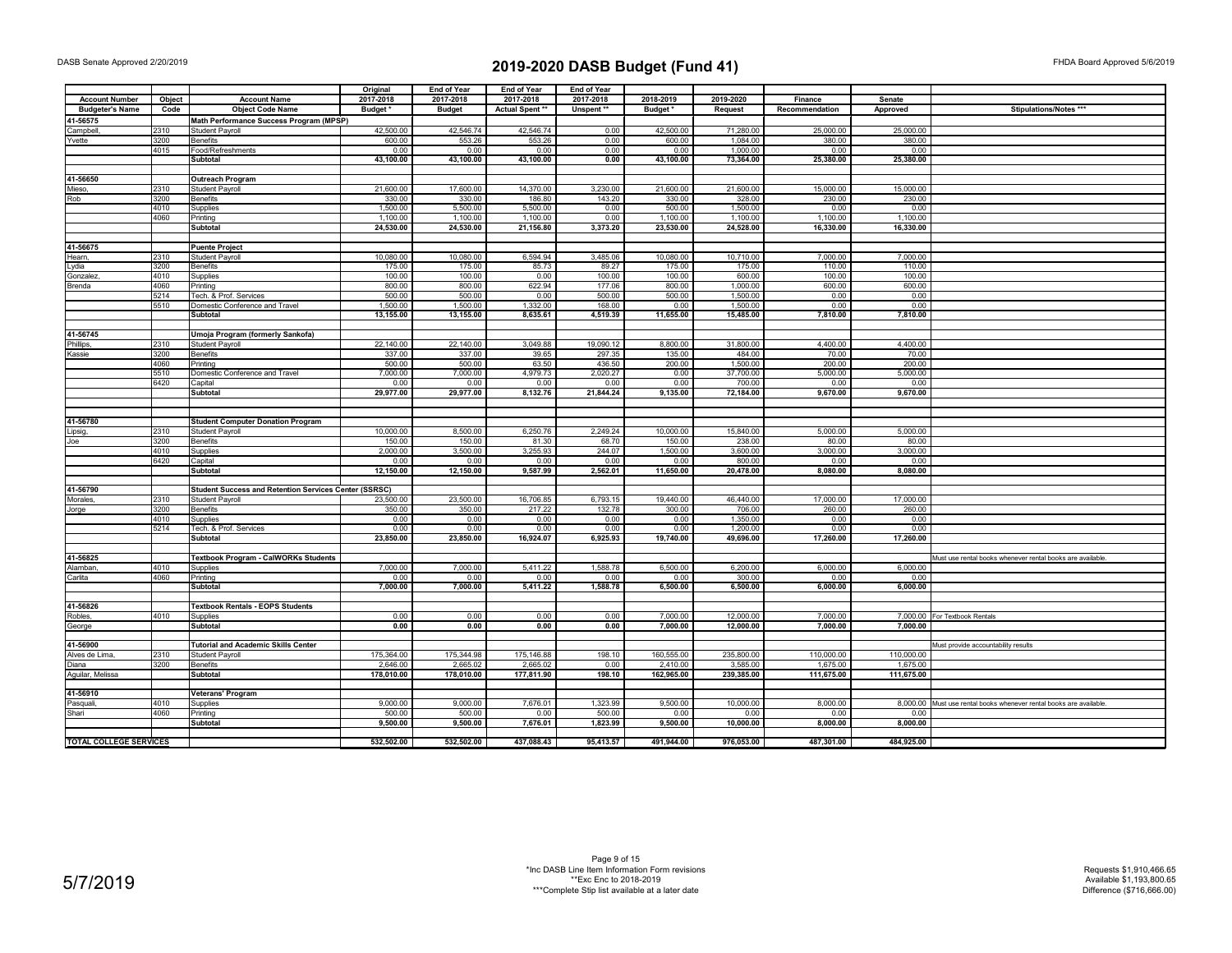|                            |              |                                         | Original  | <b>End of Year</b> | <b>End of Year</b> | <b>End of Year</b> |                |           |                |           |                        |
|----------------------------|--------------|-----------------------------------------|-----------|--------------------|--------------------|--------------------|----------------|-----------|----------------|-----------|------------------------|
| <b>Account Number</b>      | Object       | <b>Account Name</b>                     | 2017-2018 | 2017-2018          | 2017-2018          | 2017-2018          | 2018-2019      | 2019-2020 | Finance        | Senate    |                        |
| <b>Budgeter's Name</b>     | Code         | <b>Object Code Name</b>                 | Budget*   | <b>Budget</b>      | Actual Spent **    | Unspent **         | <b>Budget*</b> | Request   | Recommendation | Approved  | Stipulations/Notes *** |
|                            |              |                                         |           |                    |                    |                    |                |           |                |           |                        |
| <b>DIVISIONAL SUPPORT</b>  |              |                                         |           |                    |                    |                    |                |           |                |           |                        |
|                            |              |                                         |           |                    |                    |                    |                |           |                |           |                        |
| <b>CREATIVE ARTS</b>       |              |                                         |           |                    |                    |                    |                |           |                |           |                        |
|                            |              |                                         |           |                    |                    |                    |                |           |                |           |                        |
| 41-57110                   |              |                                         |           |                    |                    |                    |                |           |                |           |                        |
|                            |              | Band                                    | 1,300.00  | 850.00             | 589.55             | 260.45             | 1,300.00       | 2,000.00  | 800.00         | 800.00    |                        |
| Glasman,                   | 4010<br>4060 | Supplies                                | 300.00    | 200.00             |                    |                    | 200.00         |           | 200.00         | 200.00    |                        |
| <b>Ilan</b>                |              | Printing                                |           |                    | 200.00             | 0.00               |                | 300.00    |                |           |                        |
|                            | 5214         | Tech. & Prof. Services                  | 600.00    | 1,150.00           | 1,150.00           | 0.00               | 600.00         | 700.00    | 600.00         | 600.00    |                        |
|                            |              | Subtotal                                | 2,200.00  | 2,200.00           | 1,939.55           | 260.45             | 2,100.00       | 3,000.00  | 1,600.00       | 1,600.00  |                        |
|                            |              |                                         |           |                    |                    |                    |                |           |                |           |                        |
| 41-57113                   |              | Ceramics                                |           |                    |                    |                    |                |           |                |           |                        |
|                            | 4060         | Printing                                | 100.00    | 75.00              | 50.50              | 24.50              | 100.00         | 0.00      | 0.00           | 0.00      |                        |
|                            | 5214         | Tech. & Prof. Services                  | 1,275.00  | 1,300.00           | 1,300.00           | 0.00               | 1,275.00       | 0.00      | 0.00           | 0.00      |                        |
|                            |              | <b>Subtotal</b>                         | 1,375.00  | 1,375.00           | 1,350.50           | 24.50              | 1,375.00       | 0.00      | 0.00           | 0.00      |                        |
|                            |              |                                         |           |                    |                    |                    |                |           |                |           |                        |
| 41-57115                   |              | <b>Chorale and Vintage Singers</b>      |           |                    |                    |                    |                |           |                |           |                        |
| Glasman,                   | 4010         | Supplies                                | 1,900.00  | 3,000.00           | 2,945.34           | 54.66              | 1,900.00       | 3,500.00  | 1,200.00       | 1,200.00  |                        |
| llan                       | 4060         | Printing                                | 100.00    | 0.00               | 0.00               | 0.00               | 100.00         | 1,000.00  | 0.00           | 0.00      |                        |
|                            | 5214         | Tech. & Prof. Services                  | 1,000.00  | 0.00               | 0.00               | 0.00               | 1,000.00       | 3,000.00  | 500.00         | 500.00    |                        |
|                            |              | Subtotal                                | 3,000.00  | 3,000.00           | 2,945.34           | 54.66              | 3,000.00       | 7,500.00  | 1,700.00       | 1,700.00  |                        |
|                            |              |                                         |           |                    |                    |                    |                |           |                |           |                        |
| 41-57118                   |              | Dance Program                           |           |                    |                    |                    |                |           |                |           |                        |
|                            | 4060         | Printing                                | 500.00    | 500.00             | 425.50             | 74.50              | 0.00           | 0.00      | 0.00           | 0.00      |                        |
|                            | 5214         | Tech. & Prof. Services                  | 1,100.00  | 1,100.00           | 800.00             | 300.00             | 0.00           | 0.00      | 0.00           | 0.00      |                        |
|                            |              | <b>Subtotal</b>                         | 1,600.00  | 1,600.00           | 1,225.50           | 374.50             | 0.00           | 0.00      | 0.00           | 0.00      |                        |
|                            |              |                                         |           |                    |                    |                    |                |           |                |           |                        |
|                            |              |                                         |           |                    |                    |                    |                |           |                |           |                        |
| 41-57120                   |              | De Anza Chamber Orchestra               |           |                    |                    |                    |                |           |                |           |                        |
| Tayerle,                   | 4010         | Supplies                                | 400.00    | 400.00             | 375.99             | 24.01              | 400.00         | 500.00    | 400.00         | 400.00    |                        |
| Loren                      | 4060         | Printing                                | 300.00    | 300.00             | 202.00             | 98.00              | 300.00         | 500.00    | 200.00         | 200.00    |                        |
|                            | 5214         | Tech. & Prof. Services                  | 1,050.00  | 1,050.00           | 800.00             | 250.00             | 1,050.00       | 2,000.00  | 800.00         | 800.00    |                        |
|                            |              | <b>Subtotal</b>                         | 1,750.00  | 1,750.00           | 1,377.99           | 372.01             | 1,750.00       | 3,000.00  | 1,400.00       | 1,400.00  |                        |
|                            |              |                                         |           |                    |                    |                    |                |           |                |           |                        |
| 41-57125                   |              | <b>Euphrat Museum of Art</b>            |           |                    |                    |                    |                |           |                |           |                        |
| Argabrite,                 | 2310         | Student Payroll                         | 5.040.00  | 5,040.00           | 4,872.01           | 167.99             | 5,400.00       | 5,376.00  | 5,000.00       | 5,000.00  |                        |
| Diana                      | 2350         | Casual Pavroll                          | 3,640.00  | 3,640.00           | 3.640.00           | 0.00               | 0.00           | 0.00      | 0.00           | 0.00      |                        |
|                            | 3200         | <b>Benefits</b>                         | 455.00    | 455.00             | 393.85             | 61.15              | 100.00         | 82.00     | 80.00          | 80.00     |                        |
|                            | 4010         | Supplies                                | 2,400.00  | 2,232.78           | 1,435.47           | 797.31             | 2,300.00       | 2,300.00  | 1,500.00       | 1,500.00  |                        |
|                            | 4060         | Printing                                | 1,000.00  | 1,581.34           | 1,498.60           | 82.74              | 900.00         | 900.00    | 900.00         | 900.00    |                        |
|                            | 5214         | Tech. & Prof. Services                  | 4,150.00  | 4,150.00           | 4,150.00           | 0.00               | 4,150.00       | 4,625.00  | 4,150.00       | 4,150.00  |                        |
|                            | 5310         | Equip. Rental/Leasing                   | 550.00    | 135.88             | 135.88             | 0.00               | 450.00         | 0.00      | 0.00           | 0.00      |                        |
|                            |              | Subtotal                                | 17,235.00 | 17,235.00          | 16,125.81          | 1,109.19           | 13,300.00      | 13,283.00 | 11,630.00      | 11,630.00 |                        |
|                            |              |                                         |           |                    |                    |                    |                |           |                |           |                        |
| 41-57130                   |              | Jazz Ensemble Performance and Recording |           |                    |                    |                    |                |           |                |           |                        |
| Glasman,                   | 4010         | Supplies                                | 300.00    | 0.00               | 0.00               | 0.00               | 300.00         | 1,000.00  | 0.00           | 0.00      |                        |
| llan                       | 4060         | Printing                                | 250.00    | 175.00             | 138.50             | 36.50              | 250.00         | 500.00    | 150.00         | 150.00    |                        |
|                            | 5214         | Tech. & Prof. Services                  | 950.00    | 1,325.00           | 1,325.00           | 0.00               | 950.00         | 1,000.00  | 950.00         | 950.00    |                        |
|                            |              | <b>Subtotal</b>                         | 1,500.00  | 1,500.00           | 1,463.50           | 36.50              | 1,500.00       | 2,500.00  | 1,100.00       | 1,100.00  |                        |
|                            |              |                                         |           |                    |                    |                    |                |           |                |           |                        |
|                            |              |                                         |           |                    |                    |                    |                |           |                |           |                        |
| 41-57135                   |              | Patnoe Jazz Festival                    |           |                    |                    |                    |                |           |                |           |                        |
| Glasman,                   | 4010         | Supplies                                | 600.00    | 600.00             | 461.99             | 138.01             | 0.00           | 700.00    | 0.00           | 0.00      |                        |
| llan                       | 4060         | Printing                                | 300.00    | 100.00             | 0.00               | 100.00             | 200.00         | 300.00    | 0.00           | 0.00      |                        |
|                            | 5214         | Tech. & Prof. Services                  | 1,100.00  | 1,300.00           | 1,300.00           | 0.00               | 1,200.00       | 2,000.00  | 1,300.00       | 1,300.00  |                        |
|                            |              | Subtotal                                | 2,000.00  | 2,000.00           | 1,761.99           | 238.01             | 1,400.00       | 3,000.00  | 1,300.00       | 1,300.00  |                        |
|                            |              |                                         |           |                    |                    |                    |                |           |                |           |                        |
| <b>TOTAL CREATIVE ARTS</b> |              |                                         | 30,660.00 | 30,660.00          | 28,190.18          | 2,469.82           | 24,425.00      | 32,283.00 | 18,730.00      | 18,730.00 |                        |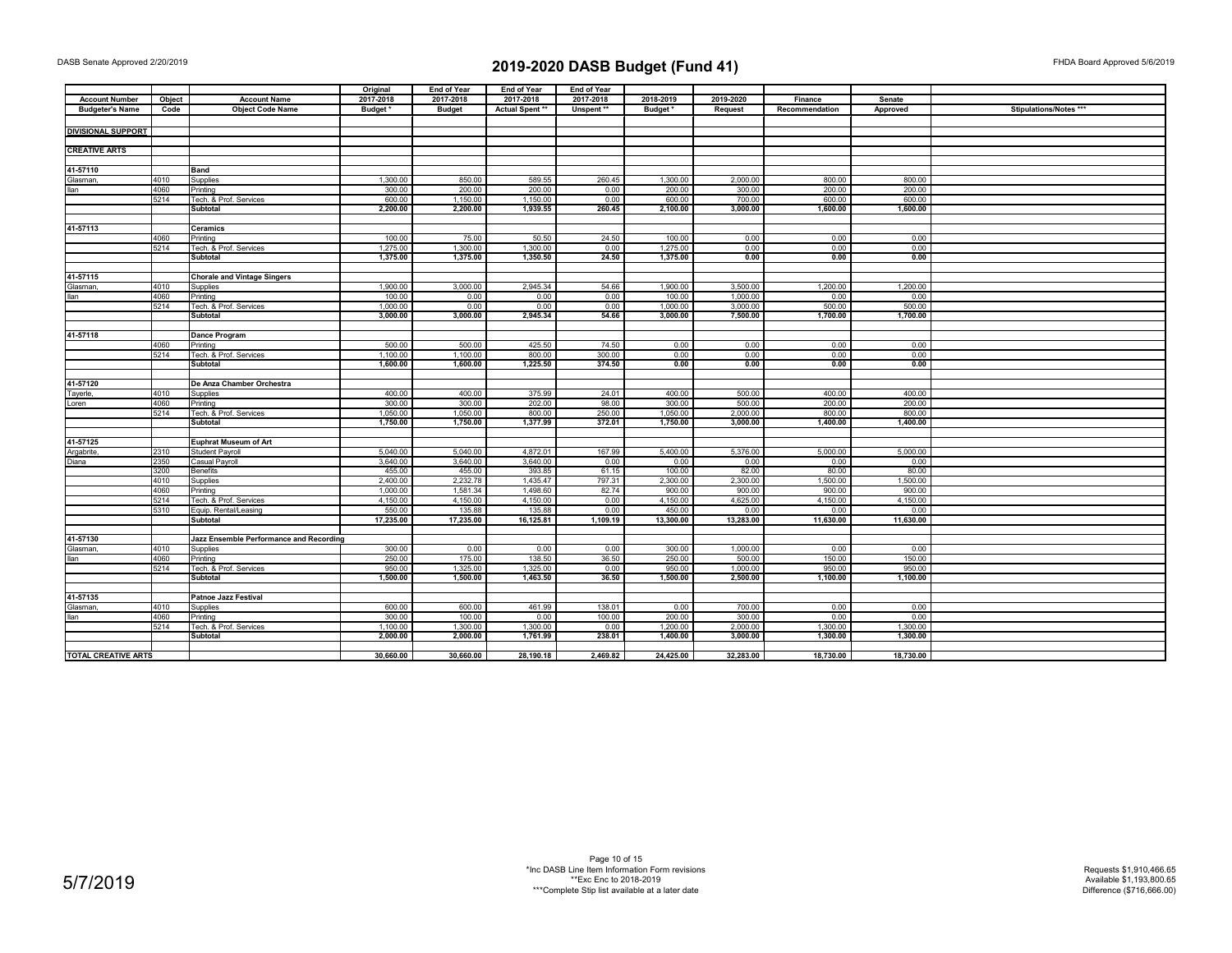| 2017-2018<br>2017-2018<br>2017-2018<br>2017-2018<br>2018-2019<br>2019-2020<br><b>Account Number</b><br>Object<br><b>Account Name</b><br>Finance<br>Senate<br><b>Budgeter's Name</b><br><b>Object Code Name</b><br>Budget*<br>Actual Spent **<br>Code<br><b>Budget</b><br>Unspent **<br>Budget*<br>Request<br>Recommendation<br>Approved<br><b>ATHLETICS</b><br><b>Athletics Fees and Officials</b><br>41-57202<br>5214<br>Tech. & Prof. Services<br>15,300.00<br>31,614.88<br>30,766.00<br>848.88<br>7,500.00<br>40,000.00<br>0.00<br>0.00<br>Singh,<br>15,300.00<br>31,614.88<br>30,766.00<br>848.88<br>7,500.00<br>40,000.00<br>0.00<br>0.00<br><b>Kulwant</b><br><b>Subtotal</b><br>41-57203<br><b>Athletics Transportation</b><br>4,000.00<br>325.00<br>324.43<br>0.57<br>4,000.00<br>5510<br>10,000.00<br>0.00<br>0.00<br>Singh,<br>Dom. Conf. & Travel<br>325.00<br>324.43<br>Subtotal<br>4,000.00<br>0.57<br>4,000.00<br>10,000.00<br>0.00<br>0.00<br>Kulwant<br><b>Athletics Away Games</b><br>5510<br>Dom. Conf. & Travel<br>0.00<br>0.00<br>0.00<br>0.00<br>0.00<br>0.00<br>55,000.00<br>55.000.00<br>Singh,<br>55,000.00<br>Subtotal<br>0.00<br>0.00<br>0.00<br>0.00<br>0.00<br>0.00<br>55,000.00<br>Kulwant<br>41-57205<br><b>Athletic Playoffs</b><br>5510<br>Dom. Conf. & Travel<br>15,000.00<br>15,000.00<br>14.942.94<br>57.06<br>15,000.00<br>20,000.00<br>0.00<br>0.00<br>Singh, | Stipulations/Notes *** |
|----------------------------------------------------------------------------------------------------------------------------------------------------------------------------------------------------------------------------------------------------------------------------------------------------------------------------------------------------------------------------------------------------------------------------------------------------------------------------------------------------------------------------------------------------------------------------------------------------------------------------------------------------------------------------------------------------------------------------------------------------------------------------------------------------------------------------------------------------------------------------------------------------------------------------------------------------------------------------------------------------------------------------------------------------------------------------------------------------------------------------------------------------------------------------------------------------------------------------------------------------------------------------------------------------------------------------------------------------------------------------------------------------|------------------------|
|                                                                                                                                                                                                                                                                                                                                                                                                                                                                                                                                                                                                                                                                                                                                                                                                                                                                                                                                                                                                                                                                                                                                                                                                                                                                                                                                                                                                    |                        |
|                                                                                                                                                                                                                                                                                                                                                                                                                                                                                                                                                                                                                                                                                                                                                                                                                                                                                                                                                                                                                                                                                                                                                                                                                                                                                                                                                                                                    |                        |
|                                                                                                                                                                                                                                                                                                                                                                                                                                                                                                                                                                                                                                                                                                                                                                                                                                                                                                                                                                                                                                                                                                                                                                                                                                                                                                                                                                                                    |                        |
|                                                                                                                                                                                                                                                                                                                                                                                                                                                                                                                                                                                                                                                                                                                                                                                                                                                                                                                                                                                                                                                                                                                                                                                                                                                                                                                                                                                                    |                        |
|                                                                                                                                                                                                                                                                                                                                                                                                                                                                                                                                                                                                                                                                                                                                                                                                                                                                                                                                                                                                                                                                                                                                                                                                                                                                                                                                                                                                    |                        |
|                                                                                                                                                                                                                                                                                                                                                                                                                                                                                                                                                                                                                                                                                                                                                                                                                                                                                                                                                                                                                                                                                                                                                                                                                                                                                                                                                                                                    |                        |
|                                                                                                                                                                                                                                                                                                                                                                                                                                                                                                                                                                                                                                                                                                                                                                                                                                                                                                                                                                                                                                                                                                                                                                                                                                                                                                                                                                                                    |                        |
|                                                                                                                                                                                                                                                                                                                                                                                                                                                                                                                                                                                                                                                                                                                                                                                                                                                                                                                                                                                                                                                                                                                                                                                                                                                                                                                                                                                                    |                        |
|                                                                                                                                                                                                                                                                                                                                                                                                                                                                                                                                                                                                                                                                                                                                                                                                                                                                                                                                                                                                                                                                                                                                                                                                                                                                                                                                                                                                    |                        |
|                                                                                                                                                                                                                                                                                                                                                                                                                                                                                                                                                                                                                                                                                                                                                                                                                                                                                                                                                                                                                                                                                                                                                                                                                                                                                                                                                                                                    |                        |
|                                                                                                                                                                                                                                                                                                                                                                                                                                                                                                                                                                                                                                                                                                                                                                                                                                                                                                                                                                                                                                                                                                                                                                                                                                                                                                                                                                                                    |                        |
|                                                                                                                                                                                                                                                                                                                                                                                                                                                                                                                                                                                                                                                                                                                                                                                                                                                                                                                                                                                                                                                                                                                                                                                                                                                                                                                                                                                                    |                        |
|                                                                                                                                                                                                                                                                                                                                                                                                                                                                                                                                                                                                                                                                                                                                                                                                                                                                                                                                                                                                                                                                                                                                                                                                                                                                                                                                                                                                    |                        |
|                                                                                                                                                                                                                                                                                                                                                                                                                                                                                                                                                                                                                                                                                                                                                                                                                                                                                                                                                                                                                                                                                                                                                                                                                                                                                                                                                                                                    |                        |
|                                                                                                                                                                                                                                                                                                                                                                                                                                                                                                                                                                                                                                                                                                                                                                                                                                                                                                                                                                                                                                                                                                                                                                                                                                                                                                                                                                                                    |                        |
|                                                                                                                                                                                                                                                                                                                                                                                                                                                                                                                                                                                                                                                                                                                                                                                                                                                                                                                                                                                                                                                                                                                                                                                                                                                                                                                                                                                                    |                        |
|                                                                                                                                                                                                                                                                                                                                                                                                                                                                                                                                                                                                                                                                                                                                                                                                                                                                                                                                                                                                                                                                                                                                                                                                                                                                                                                                                                                                    |                        |
|                                                                                                                                                                                                                                                                                                                                                                                                                                                                                                                                                                                                                                                                                                                                                                                                                                                                                                                                                                                                                                                                                                                                                                                                                                                                                                                                                                                                    |                        |
| 15,000.00<br>15,000.00<br>14,942.94<br>57.06<br>15,000.00<br>20,000.00<br>0.00<br>0.00<br>Kulwant<br>Subtotal                                                                                                                                                                                                                                                                                                                                                                                                                                                                                                                                                                                                                                                                                                                                                                                                                                                                                                                                                                                                                                                                                                                                                                                                                                                                                      |                        |
|                                                                                                                                                                                                                                                                                                                                                                                                                                                                                                                                                                                                                                                                                                                                                                                                                                                                                                                                                                                                                                                                                                                                                                                                                                                                                                                                                                                                    |                        |
| 41-57210<br><b>Baseball</b>                                                                                                                                                                                                                                                                                                                                                                                                                                                                                                                                                                                                                                                                                                                                                                                                                                                                                                                                                                                                                                                                                                                                                                                                                                                                                                                                                                        |                        |
| 5510<br>5.000.00<br>3,699.53<br>3.699.53<br>0.00<br>3.000.00<br>5.000.00<br>0.00<br>0.00<br>Raich,<br>Dom. Conf. & Travel                                                                                                                                                                                                                                                                                                                                                                                                                                                                                                                                                                                                                                                                                                                                                                                                                                                                                                                                                                                                                                                                                                                                                                                                                                                                          |                        |
| 5,000.00<br>3,699.53<br>3,699.53<br>0.00<br>3,000.00<br>5,000.00<br>0.00<br>0.00<br>Errick<br>Subtotal                                                                                                                                                                                                                                                                                                                                                                                                                                                                                                                                                                                                                                                                                                                                                                                                                                                                                                                                                                                                                                                                                                                                                                                                                                                                                             |                        |
|                                                                                                                                                                                                                                                                                                                                                                                                                                                                                                                                                                                                                                                                                                                                                                                                                                                                                                                                                                                                                                                                                                                                                                                                                                                                                                                                                                                                    |                        |
| 41-57215<br>Football                                                                                                                                                                                                                                                                                                                                                                                                                                                                                                                                                                                                                                                                                                                                                                                                                                                                                                                                                                                                                                                                                                                                                                                                                                                                                                                                                                               |                        |
| 5510<br>13,200.00<br>10,488.75<br>10,488.75<br>0.00<br>7,200.00<br>12,200.00<br>0.00<br>0.00<br>Santos,<br>Dom. Conf. & Travel<br>13,200.00<br>10,488.75<br>10,488.75<br>7,200.00<br>12,200.00<br>0.00<br>0.00<br>0.00<br>Subtotal                                                                                                                                                                                                                                                                                                                                                                                                                                                                                                                                                                                                                                                                                                                                                                                                                                                                                                                                                                                                                                                                                                                                                                 |                        |
| Anthony                                                                                                                                                                                                                                                                                                                                                                                                                                                                                                                                                                                                                                                                                                                                                                                                                                                                                                                                                                                                                                                                                                                                                                                                                                                                                                                                                                                            |                        |
| 41-57225<br><b>Men's Basketball</b>                                                                                                                                                                                                                                                                                                                                                                                                                                                                                                                                                                                                                                                                                                                                                                                                                                                                                                                                                                                                                                                                                                                                                                                                                                                                                                                                                                |                        |
| 5510<br>Dom. Conf. & Travel<br>3,000.00<br>3,000.00<br>2,953.45<br>46.55<br>3,000.00<br>5,000.00<br>0.00<br>0.00<br>Damjanovic,                                                                                                                                                                                                                                                                                                                                                                                                                                                                                                                                                                                                                                                                                                                                                                                                                                                                                                                                                                                                                                                                                                                                                                                                                                                                    |                        |
| 3,000.00<br>2,953.45<br>46.55<br>3,000.00<br>5,000.00<br><b>Subtotal</b><br>3,000.00<br>0.00<br>0.00<br>Jason                                                                                                                                                                                                                                                                                                                                                                                                                                                                                                                                                                                                                                                                                                                                                                                                                                                                                                                                                                                                                                                                                                                                                                                                                                                                                      |                        |
|                                                                                                                                                                                                                                                                                                                                                                                                                                                                                                                                                                                                                                                                                                                                                                                                                                                                                                                                                                                                                                                                                                                                                                                                                                                                                                                                                                                                    |                        |
| 41-57230<br>Men's and Women's Cross Country                                                                                                                                                                                                                                                                                                                                                                                                                                                                                                                                                                                                                                                                                                                                                                                                                                                                                                                                                                                                                                                                                                                                                                                                                                                                                                                                                        |                        |
| 5510<br>5,000.00<br>4,004.27<br>4,004.27<br>0.00<br>4,800.00<br>5,200.00<br>0.00<br>0.00<br>Mattis.<br>Dom. Conf. & Travel                                                                                                                                                                                                                                                                                                                                                                                                                                                                                                                                                                                                                                                                                                                                                                                                                                                                                                                                                                                                                                                                                                                                                                                                                                                                         |                        |
| 4,004.27<br>0.00<br>4,800.00<br>5,000.00<br>4,004.27<br>5,200.00<br>0.00<br>0.00<br>Nick<br><b>Subtotal</b>                                                                                                                                                                                                                                                                                                                                                                                                                                                                                                                                                                                                                                                                                                                                                                                                                                                                                                                                                                                                                                                                                                                                                                                                                                                                                        |                        |
|                                                                                                                                                                                                                                                                                                                                                                                                                                                                                                                                                                                                                                                                                                                                                                                                                                                                                                                                                                                                                                                                                                                                                                                                                                                                                                                                                                                                    |                        |
| 41-57235<br><b>Men's Soccer</b>                                                                                                                                                                                                                                                                                                                                                                                                                                                                                                                                                                                                                                                                                                                                                                                                                                                                                                                                                                                                                                                                                                                                                                                                                                                                                                                                                                    |                        |
| 5510<br>Dom. Conf. & Travel<br>5,000.00<br>4,918.03<br>4,918.03<br>0.00<br>4,400.00<br>7,000.00<br>0.00<br>0.00<br>Johnson,                                                                                                                                                                                                                                                                                                                                                                                                                                                                                                                                                                                                                                                                                                                                                                                                                                                                                                                                                                                                                                                                                                                                                                                                                                                                        |                        |
| Mark "Rusty"<br>5,000.00<br>4,918.03<br>4,918.03<br>0.00<br>4,400.00<br>7,000.00<br>0.00<br>0.00<br>Subtotal                                                                                                                                                                                                                                                                                                                                                                                                                                                                                                                                                                                                                                                                                                                                                                                                                                                                                                                                                                                                                                                                                                                                                                                                                                                                                       |                        |
|                                                                                                                                                                                                                                                                                                                                                                                                                                                                                                                                                                                                                                                                                                                                                                                                                                                                                                                                                                                                                                                                                                                                                                                                                                                                                                                                                                                                    |                        |
| 41-57240<br>Men's and Women's Swimming/Diving                                                                                                                                                                                                                                                                                                                                                                                                                                                                                                                                                                                                                                                                                                                                                                                                                                                                                                                                                                                                                                                                                                                                                                                                                                                                                                                                                      |                        |
| 5510<br>3,600.00<br>3,600.00<br>3,600.00<br>3,105.73<br>494.27<br>3,600.00<br>0.00<br>0.00<br>Dom. Conf. & Travel<br>Altman                                                                                                                                                                                                                                                                                                                                                                                                                                                                                                                                                                                                                                                                                                                                                                                                                                                                                                                                                                                                                                                                                                                                                                                                                                                                        |                        |
| 3,600.00<br>3,600.00<br>Subtotal<br>3,600.00<br>3,105.73<br>494.27<br>3,600.00<br>0.00<br>0.00<br>Danielle                                                                                                                                                                                                                                                                                                                                                                                                                                                                                                                                                                                                                                                                                                                                                                                                                                                                                                                                                                                                                                                                                                                                                                                                                                                                                         |                        |
| 41-57245<br>Men's and Women's Tennis                                                                                                                                                                                                                                                                                                                                                                                                                                                                                                                                                                                                                                                                                                                                                                                                                                                                                                                                                                                                                                                                                                                                                                                                                                                                                                                                                               |                        |
| 3,500.00<br>238.97<br>3,500.00<br>5510<br>3,500.00<br>3,261.03<br>4,400.00<br>0.00<br>0.00<br>Dom. Conf. & Travel<br>Singh,                                                                                                                                                                                                                                                                                                                                                                                                                                                                                                                                                                                                                                                                                                                                                                                                                                                                                                                                                                                                                                                                                                                                                                                                                                                                        |                        |
| 3,500.00<br>3,261.03<br>238.97<br>3,500.00<br>4,400.00<br>0.00<br>0.00<br>Kulwant<br>Subtotal<br>3,500.00                                                                                                                                                                                                                                                                                                                                                                                                                                                                                                                                                                                                                                                                                                                                                                                                                                                                                                                                                                                                                                                                                                                                                                                                                                                                                          |                        |
|                                                                                                                                                                                                                                                                                                                                                                                                                                                                                                                                                                                                                                                                                                                                                                                                                                                                                                                                                                                                                                                                                                                                                                                                                                                                                                                                                                                                    |                        |
| 41-57250<br>Men's and Women's Track & Field                                                                                                                                                                                                                                                                                                                                                                                                                                                                                                                                                                                                                                                                                                                                                                                                                                                                                                                                                                                                                                                                                                                                                                                                                                                                                                                                                        |                        |
| 6.900.00<br>6.900.00<br>5510<br>6.900.00<br>6,856.78<br>43.22<br>20.860.00<br>0.00<br>0.00<br>Mattis.<br>Dom. Conf. & Travel                                                                                                                                                                                                                                                                                                                                                                                                                                                                                                                                                                                                                                                                                                                                                                                                                                                                                                                                                                                                                                                                                                                                                                                                                                                                       |                        |
| 6,900.00<br>6,900.00<br>6,856.78<br>43.22<br>6,900.00<br>20,860.00<br>0.00<br>Nick<br>Subtotal<br>0.00                                                                                                                                                                                                                                                                                                                                                                                                                                                                                                                                                                                                                                                                                                                                                                                                                                                                                                                                                                                                                                                                                                                                                                                                                                                                                             |                        |
|                                                                                                                                                                                                                                                                                                                                                                                                                                                                                                                                                                                                                                                                                                                                                                                                                                                                                                                                                                                                                                                                                                                                                                                                                                                                                                                                                                                                    |                        |
| 41-57255<br>Men's and Women's Water Polo                                                                                                                                                                                                                                                                                                                                                                                                                                                                                                                                                                                                                                                                                                                                                                                                                                                                                                                                                                                                                                                                                                                                                                                                                                                                                                                                                           |                        |
| 4,297.56<br>5510<br>6,400.00<br>4,297.56<br>0.00<br>4,400.00<br>6,400.00<br>0.00<br>0.00<br>Altman,<br>Dom. Conf. & Travel                                                                                                                                                                                                                                                                                                                                                                                                                                                                                                                                                                                                                                                                                                                                                                                                                                                                                                                                                                                                                                                                                                                                                                                                                                                                         |                        |
| Subtotal<br>6,400.00<br>4,297.56<br>4,297.56<br>0.00<br>4,400.00<br>6,400.00<br>0.00<br>0.00<br>Danielle                                                                                                                                                                                                                                                                                                                                                                                                                                                                                                                                                                                                                                                                                                                                                                                                                                                                                                                                                                                                                                                                                                                                                                                                                                                                                           |                        |
|                                                                                                                                                                                                                                                                                                                                                                                                                                                                                                                                                                                                                                                                                                                                                                                                                                                                                                                                                                                                                                                                                                                                                                                                                                                                                                                                                                                                    |                        |
| 41-57260<br><b>Women's Badminton</b>                                                                                                                                                                                                                                                                                                                                                                                                                                                                                                                                                                                                                                                                                                                                                                                                                                                                                                                                                                                                                                                                                                                                                                                                                                                                                                                                                               |                        |
| 2,000.00<br>2,000.00<br>Landefeld,<br>5510<br>Dom. Conf. & Travel<br>2,000.00<br>1,773.16<br>226.84<br>5,760.00<br>0.00<br>0.00                                                                                                                                                                                                                                                                                                                                                                                                                                                                                                                                                                                                                                                                                                                                                                                                                                                                                                                                                                                                                                                                                                                                                                                                                                                                    |                        |
| 2,000.00<br>2,000.00<br>2,000.00<br>1,773.16<br>226.84<br>5,760.00<br>0.00<br>0.00<br>Mark<br>Subtotal                                                                                                                                                                                                                                                                                                                                                                                                                                                                                                                                                                                                                                                                                                                                                                                                                                                                                                                                                                                                                                                                                                                                                                                                                                                                                             |                        |
| 41-57265<br><b>Women's Basketball</b>                                                                                                                                                                                                                                                                                                                                                                                                                                                                                                                                                                                                                                                                                                                                                                                                                                                                                                                                                                                                                                                                                                                                                                                                                                                                                                                                                              |                        |
| 0.00<br>3,500.00<br>5510<br>Dom. Conf. & Travel<br>4,700.00<br>1,951.95<br>1,951.95<br>5,000.00<br>0.00<br>0.00<br>Allen,                                                                                                                                                                                                                                                                                                                                                                                                                                                                                                                                                                                                                                                                                                                                                                                                                                                                                                                                                                                                                                                                                                                                                                                                                                                                          |                        |
| 4,700.00<br>1,951.95<br>0.00<br>3,500.00<br>5,000.00<br>0.00<br>0.00<br>Mike<br>Subtotal<br>1,951.95                                                                                                                                                                                                                                                                                                                                                                                                                                                                                                                                                                                                                                                                                                                                                                                                                                                                                                                                                                                                                                                                                                                                                                                                                                                                                               |                        |
|                                                                                                                                                                                                                                                                                                                                                                                                                                                                                                                                                                                                                                                                                                                                                                                                                                                                                                                                                                                                                                                                                                                                                                                                                                                                                                                                                                                                    |                        |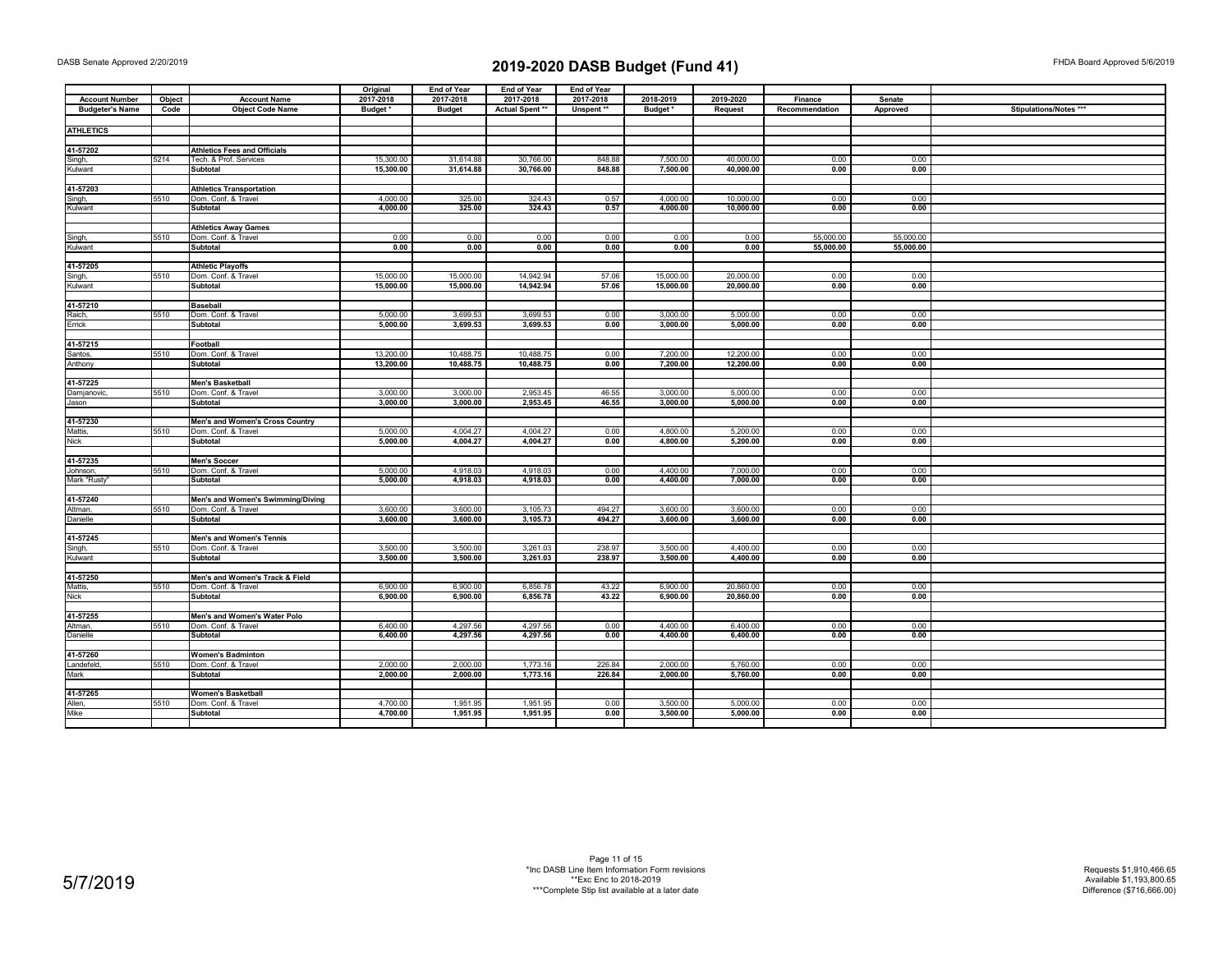|                        |        |                           | Original   | <b>End of Year</b> | <b>End of Year</b>     | <b>End of Year</b> |           |            |                |           |                        |
|------------------------|--------|---------------------------|------------|--------------------|------------------------|--------------------|-----------|------------|----------------|-----------|------------------------|
| <b>Account Number</b>  | Object | <b>Account Name</b>       | 2017-2018  | 2017-2018          | 2017-2018              | 2017-2018          | 2018-2019 | 2019-2020  | Finance        | Senate    |                        |
| <b>Budgeter's Name</b> | Code   | <b>Object Code Name</b>   | Budget *   | Budget             | <b>Actual Spent **</b> | Unspent**          | Budget*   | Request    | Recommendation | Approved  | Stipulations/Notes *** |
| 41-57275               |        | <b>Women's Soccer</b>     |            |                    |                        |                    |           |            |                |           |                        |
| Owiesny,               | 5510   | Dom, Conf. & Travel       | 3.000.00   | 1.433.49           | 1.433.49               | 0.00               | 3.000.00  | 9.372.00   | 0.00           | 0.00      |                        |
| Cheryl                 |        | <b>Subtotal</b>           | 3.000.00   | 1.433.49           | 1.433.49               | 0.00               | 3.000.00  | 9.372.00   | 0.00           | 0.00      |                        |
|                        |        |                           |            |                    |                        |                    |           |            |                |           |                        |
| 41-57280               |        | Softball                  |            |                    |                        |                    |           |            |                |           |                        |
| Bugg,                  | 5510   | Dom, Conf. & Travel       | 3.500.00   | 4.026.39           | 4.026.39               | 0.00               | 1.500.00  | 5.000.00   | 0.00           | 0.00      |                        |
| Jason                  |        | Subtotal                  | 3,500.00   | 4.026.39           | 4,026.39               | 0.00               | 1,500.00  | 5,000.00   | 0.00           | 0.00      |                        |
|                        |        |                           |            |                    |                        |                    |           |            |                |           |                        |
| 41-57297               |        | <b>Women's Vollevball</b> |            |                    |                        |                    |           |            |                |           |                        |
| Guevara,               | 5510   | Dom. Conf. & Travel       | 3,000.00   | 1.866.54           | 1,866.54               | 0.00               | 2.000.00  | 4.200.00   | 0.00           | 0.00      |                        |
| Dawnis                 |        | <b>Subtotal</b>           | 3.000.00   | 1.866.54           | 1.866.54               | 0.00               | 2.000.00  | 4.200.00   | 0.00           | 0.00      |                        |
|                        |        |                           |            |                    |                        |                    |           |            |                |           |                        |
| <b>TOTAL ATHLETICS</b> |        |                           | 102.100.00 | 102.626.39         | 100.670.03             | 1.956.36           | 79.300.00 | 168.992.00 | 55.000.00      | 55.000.00 |                        |

Page 12 of 15 \*Inc DASB Line Item Information Form revisions \*\*Exc Enc to 2018-2019 \*\*\*Complete Stip list available at a later date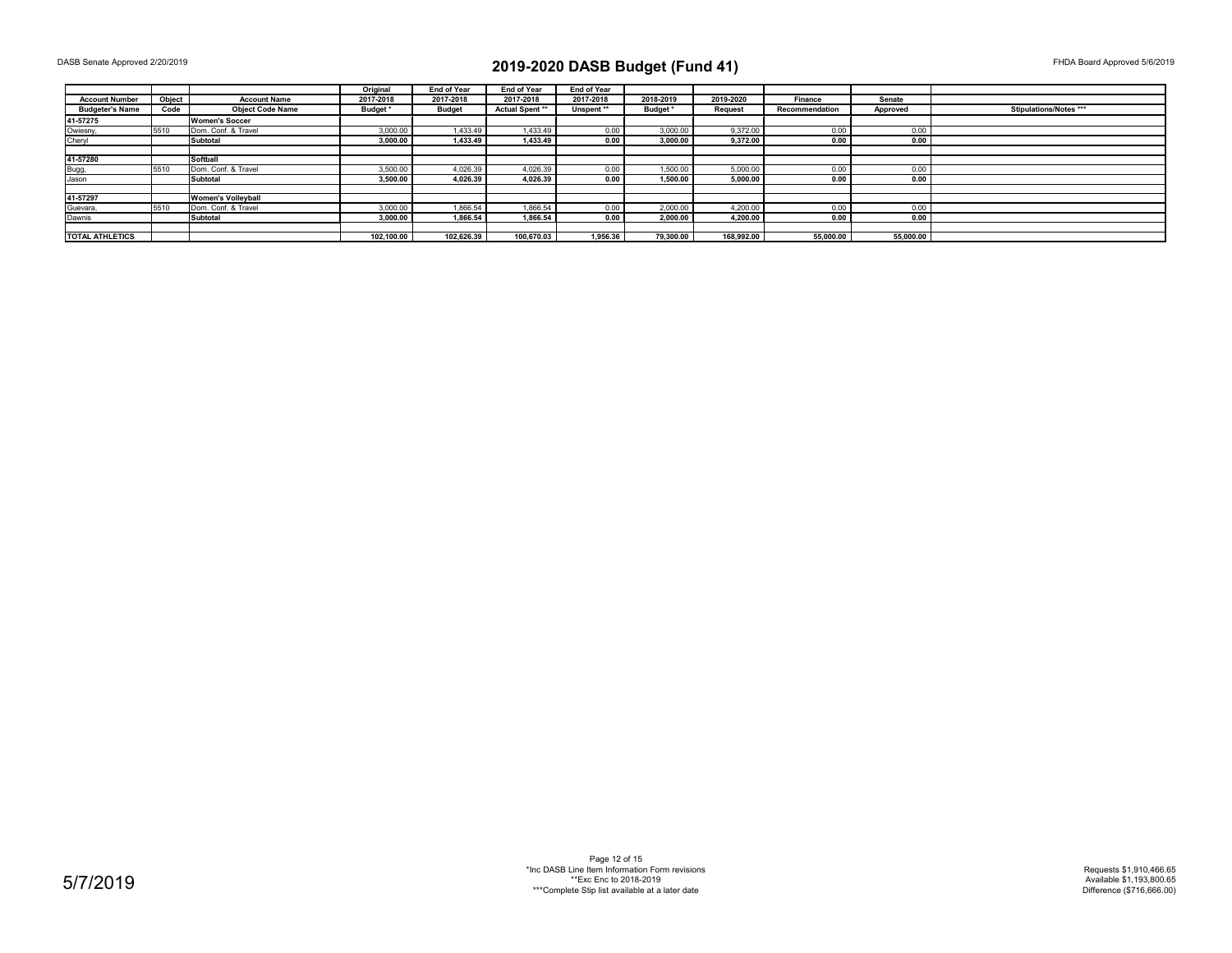|                                           |        |                                                                    | Original   | <b>End of Year</b> | <b>End of Year</b> | <b>End of Year</b> |            |            |                |           |                               |
|-------------------------------------------|--------|--------------------------------------------------------------------|------------|--------------------|--------------------|--------------------|------------|------------|----------------|-----------|-------------------------------|
| <b>Account Number</b>                     | Object | <b>Account Name</b>                                                | 2017-2018  | 2017-2018          | 2017-2018          | 2017-2018          | 2018-2019  | 2019-2020  | Finance        | Senate    |                               |
| <b>Budgeter's Name</b>                    | Code   | <b>Object Code Name</b>                                            | Budget*    | <b>Budget</b>      | Actual Spent **    | Unspent**          | Budget*    | Request    | Recommendation | Approved  | Stipulations/Notes ***        |
|                                           |        |                                                                    |            |                    |                    |                    |            |            |                |           |                               |
| PHYSICAL EDUCATION                        |        |                                                                    |            |                    |                    |                    |            |            |                |           |                               |
|                                           |        |                                                                    |            |                    |                    |                    |            |            |                |           |                               |
| 41-57450                                  |        | <b>Massage Therapy Program</b>                                     |            |                    |                    |                    |            |            |                |           |                               |
| DiGiulio,                                 | 4010   | Supplies                                                           | 650.00     | 650.00             | 411.86             | 238.14             | 500.00     | 0.00       | 0.00           | 0.00      |                               |
| Liz                                       | 4060   | Printing                                                           | 0.00       | 0.00               | 0.00               | 0.00               | 400.00     | 0.00       | 0.00           | 0.00      |                               |
|                                           | 5214   | Tech. & Prof. Services                                             | 500.00     | 500.00             | 0.00               | 500.00             | 0.00       | 0.00       | 0.00           | 0.00      |                               |
|                                           |        | Subtotal                                                           | 1,150.00   | 1,150.00           | 411.86             | 738.14             | 900.00     | 0.00       | 0.00           | 0.00      |                               |
|                                           |        |                                                                    |            |                    |                    |                    |            |            |                |           |                               |
| TOTAL PHYSICAL EDUCATION                  |        |                                                                    | 1,150.00   | 1,150.00           | 411.86             | 738.14             | 900.00     | 0.00       | 0.00           | 0.00      |                               |
|                                           |        |                                                                    |            |                    |                    |                    |            |            |                |           |                               |
| <b>BIOLOGICAL AND HEALTH SCIENCES</b>     |        |                                                                    |            |                    |                    |                    |            |            |                |           |                               |
|                                           |        |                                                                    |            |                    |                    |                    |            |            |                |           |                               |
| 41-57520                                  |        | Environmental Studies Outdoor Areas (includes ESA and KCES Garden) |            |                    |                    |                    |            |            |                |           | For ESA and KCES Garden       |
| Martinez,                                 | 4010   | Supplies                                                           | 5,000.00   | 5,000.00           | 5,000.00           | 0.00               | 5,000.00   | 23,000.00  | 4,500.00       | 4,500.00  |                               |
| Diana                                     |        | Subtotal                                                           | 5,000.00   | 5,000.00           | 5,000.00           | 0.00               | 5,000.00   | 23,000.00  | 4,500.00       | 4,500.00  |                               |
|                                           |        |                                                                    |            |                    |                    |                    |            |            |                |           |                               |
| 41-57535                                  |        | <b>Marine Biology</b>                                              |            |                    |                    |                    |            |            |                |           |                               |
| <b>Bram</b>                               | 4010   | Supplies                                                           | 375.00     | 338.63             | 338.63             | 0.00               | 225.00     | 0.00       | 0.00           | 0.00      |                               |
| Jason                                     | 4015   | Food/Refreshments                                                  | 300.00     | 336.37             | 336.37             | 0.00               | 300.00     | 400.00     | 0.00           | 0.00      |                               |
|                                           | 5214   | Tech. & Prof. Services                                             | 825.00     | 0.00               | 0.00               | 0.00               | 0.00       | 0.00       | 0.00           | 0.00      |                               |
|                                           | 5510   | Dom. Conf. & Travel                                                | 0.00       | 0.00               | 0.00               | 0.00               | 0.00       | 0.00       | 0.00           | 0.00      |                               |
|                                           | 5520   | Field Trip                                                         | 0.00       | 825.00             | 825.00             | 0.00               | 825.00     | 825.00     | 825.00         | 825.00    |                               |
|                                           |        | <b>Subtotal</b>                                                    | 1,500.00   | 1,500.00           | 1,500.00           | 0.00               | 1,350.00   | 1,225.00   | 825.00         | 825.00    |                               |
|                                           |        |                                                                    |            |                    |                    |                    |            |            |                |           |                               |
| TOTAL BIOLOGICAL AND HEALTH SCIENCES      |        |                                                                    | 6,500.00   | 6,500.00           | 6,500.00           | 0.00               | 6,350.00   | 24,225.00  | 5,325.00       | 5,325.00  |                               |
|                                           |        |                                                                    |            |                    |                    |                    |            |            |                |           |                               |
|                                           |        | DISABILITY SUPPORT PROGRAMS & SERVICES (DSP&S)                     |            |                    |                    |                    |            |            |                |           |                               |
|                                           |        |                                                                    |            |                    |                    |                    |            |            |                |           |                               |
| 41-57610                                  |        | <b>Adapted Physical Education</b>                                  |            |                    |                    |                    |            |            |                |           |                               |
| Bennett,                                  | 4010   | Supplies                                                           | 400.00     | 389.46             | 355.75             | 33.71              | 400.00     | 400.00     | 400.00         | 400.00    |                               |
| Mary                                      | 4015   | Food/Refreshments                                                  | 900.00     | 910.54             | 910.54             | 0.00               | 900.00     | 1,200.00   | 900.00         | 900.00    |                               |
|                                           |        | Subtotal                                                           | 1,300.00   | 1,300.00           | 1,266.29           | 33.71              | 1,300.00   | 1,600.00   | 1,300.00       | 1,300.00  |                               |
|                                           |        |                                                                    |            |                    |                    |                    |            |            |                |           |                               |
| 41-57625                                  |        | <b>DSS/EDC Spring Celebration</b>                                  |            |                    |                    |                    |            |            |                |           |                               |
| Glapion,                                  | 4010   | Supplies                                                           | 0.00       | 0.00               | 0.00               | 0.00               | 0.00       | 100.00     | 0.00           | 0.00      |                               |
| Kevin                                     | 4015   | Food/Refreshments                                                  | 0.00       | 0.00               | 0.00               | 0.00               | 0.00       | 900.00     | 0.00           | 0.00      |                               |
|                                           | 5214   | Tech. & Prof. Services                                             | 0.00       | 0.00               | 0.00               | 0.00               | 0.00       | 100.00     | 0.00           | 0.00      |                               |
|                                           |        | Subtotal                                                           | 0.00       | 0.00               | 0.00               | 0.00               | 0.00       | 1,100.00   | 0.00           | 0.00      |                               |
|                                           |        |                                                                    |            |                    |                    |                    |            |            |                |           |                               |
|                                           |        | TOTAL DISABILITY SUPPORT PROGRAMS & SERVICES (DSP&S)               | 1,300.00   | 1,300.00           | 1,266.29           | 33.71              | 1,300.00   | 2,700.00   | 1,300.00       | 1,300.00  |                               |
|                                           |        |                                                                    |            |                    |                    |                    |            |            |                |           |                               |
| <b>LANGUAGE ARTS</b>                      |        |                                                                    |            |                    |                    |                    |            |            |                |           |                               |
|                                           |        |                                                                    |            |                    |                    |                    |            |            |                |           |                               |
| 41-57760                                  |        | Red Wheelbarrow Literary Magazine                                  |            |                    |                    |                    |            |            |                |           |                               |
| Weisner,                                  | 4060   | Printing                                                           | 1,000.00   | 1,000.00           | 1,000.00           | 0.00               | 1,000.00   | 1,000.00   | 1,000.00       |           | 1,000.00 Student Edition Only |
| Ken                                       |        | <b>Subtotal</b>                                                    | 1,000.00   | 1,000.00           | 1,000.00           | 0.00               | 1,000.00   | 1,000.00   | 1,000.00       | 1,000.00  |                               |
|                                           |        |                                                                    |            |                    |                    |                    |            |            |                |           |                               |
| 41-57770                                  |        | Speech and Debate Team                                             |            |                    |                    |                    |            |            |                |           |                               |
| Kramer,                                   | 5510   | Dom. Conf. & Travel                                                | 3,500.00   | 3,500.00           | 0.00               | 3,500.00           | 0.00       | 0.00       | 0.00           | 0.00      |                               |
| Alex                                      |        | Subtotal                                                           | 3,500.00   | 3,500.00           | 0.00               | 3,500.00           | 0.00       | 0.00       | 0.00           | 0.00      |                               |
|                                           |        |                                                                    |            |                    |                    |                    |            |            |                |           |                               |
| <b>TOTAL LANGUAGE ARTS</b>                |        |                                                                    | 4,500.00   | 4,500.00           | 1,000.00           | 3,500.00           | 1,000.00   | 1,000.00   | 1,000.00       | 1,000.00  |                               |
|                                           |        |                                                                    |            |                    |                    |                    |            |            |                |           |                               |
| INTERCULTURAL/INTERNATIONAL STUDIES       |        |                                                                    |            |                    |                    |                    |            |            |                |           |                               |
|                                           |        |                                                                    |            |                    |                    |                    |            |            |                |           |                               |
| 41-57915                                  |        | Multicultural Center (MCC)                                         |            |                    |                    |                    |            |            |                |           |                               |
| Norte,                                    | 2310   | <b>Student Payroll</b>                                             | 4,000.00   | 4,000.00           | 3,984.00           | 16.00              | 4,000.00   | 8,640.00   | 4,000.00       | 4,000.00  |                               |
| Edmundo                                   | 3200   | Benefits                                                           | 60.00      | 60.00              | 51.79              | 8.21               | 60.00      | 132.00     | 60.00          | 60.00     |                               |
| Khanna,                                   | 4010   | Supplies                                                           | 0.00       | 0.00               | 0.00               | 0.00               | 0.00       | 4,050.00   | 0.00           | 0.00      |                               |
| Anu                                       |        | Subtotal                                                           | 4,060.00   | 4,060.00           | 4,035.79           | 24.21              | 4,060.00   | 12,822.00  | 4,060.00       | 4,060.00  |                               |
|                                           |        |                                                                    |            |                    |                    |                    |            |            |                |           |                               |
| TOTAL INTERCULTURAL/INTERNATIONAL STUDIES |        |                                                                    | 4,060.00   | 4,060.00           | 4,035.79           | 24.21              | 4,060.00   | 12,822.00  | 4,060.00       | 4,060.00  |                               |
|                                           |        |                                                                    |            |                    |                    |                    |            |            |                |           |                               |
| TOTAL DIVISIONAL SUPPORT                  |        |                                                                    | 150,270.00 | 150,796.39         | 142,074.15         | 8,722.24           | 117,335.00 | 242,022.00 | 85,415.00      | 85,415.00 |                               |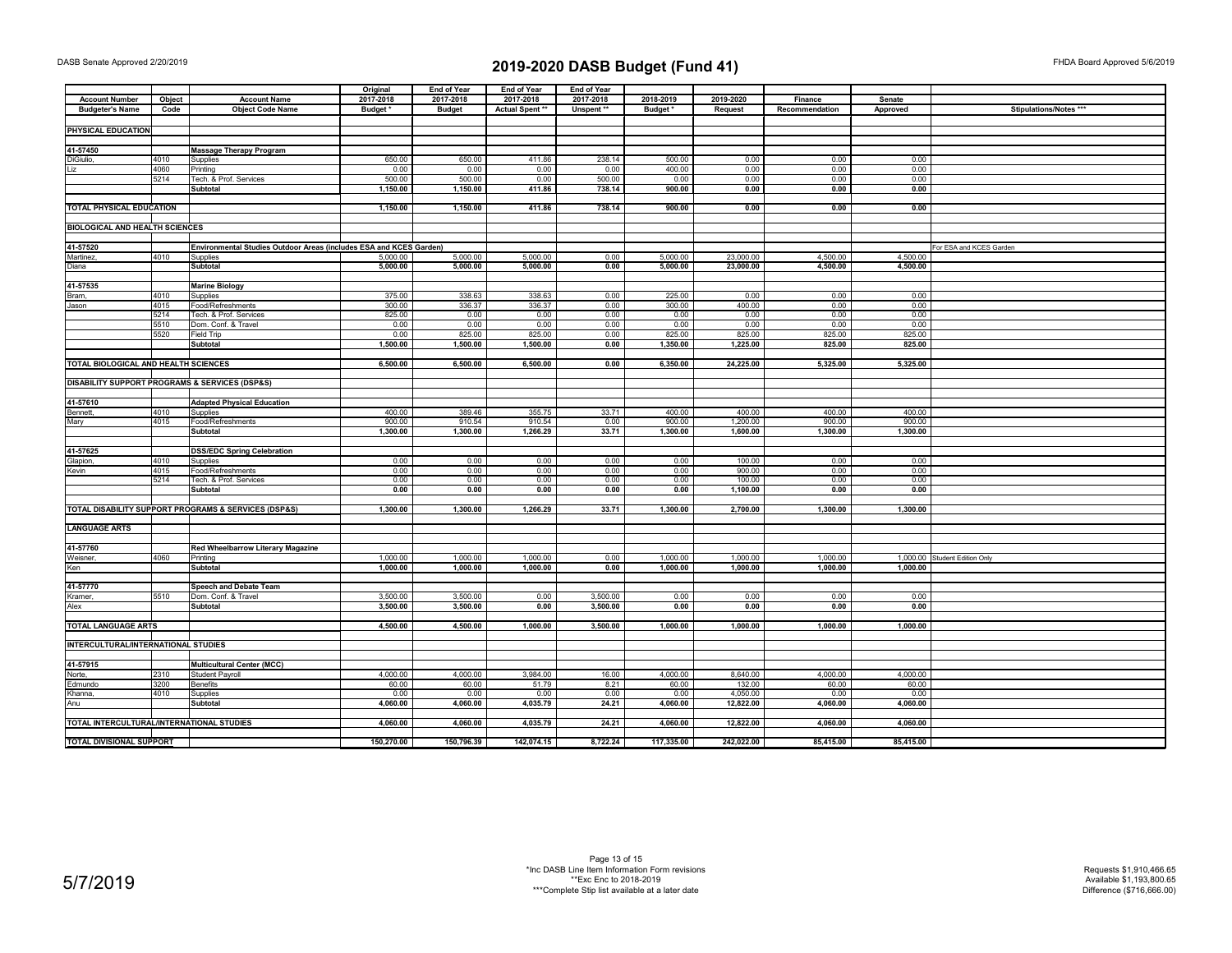|                                         |        |                         | Original  | End of Year   | End of Year     | <b>End of Year</b>    |           |           |                |          |                        |
|-----------------------------------------|--------|-------------------------|-----------|---------------|-----------------|-----------------------|-----------|-----------|----------------|----------|------------------------|
| <b>Account Number</b>                   | Object | <b>Account Name</b>     | 2017-2018 | 2017-2018     | 2017-2018       | 2017-2018             | 2018-2019 | 2019-2020 | Finance        | Senate   |                        |
| <b>Budgeter's Name</b>                  | Code   | <b>Object Code Name</b> | Budget *  | <b>Budget</b> | Actual Spent ** | Unspent <sup>**</sup> | Budget*   | Request   | Recommendation | Approved | Stipulations/Notes *** |
|                                         |        |                         |           |               |                 |                       |           |           |                |          |                        |
| ** NEW ACCOUNT REQUESTS FOR 2019-2020** |        |                         |           |               |                 |                       |           |           |                |          |                        |
|                                         |        |                         |           |               |                 |                       |           |           |                |          |                        |
|                                         |        |                         |           |               |                 |                       |           |           |                |          |                        |
|                                         |        |                         |           |               |                 |                       |           |           |                |          |                        |
|                                         |        |                         |           |               |                 |                       |           |           |                |          |                        |
|                                         |        |                         |           |               |                 |                       |           |           |                |          |                        |
|                                         |        |                         |           |               |                 |                       |           |           |                |          |                        |
|                                         |        |                         |           |               |                 |                       |           |           |                |          |                        |
|                                         |        |                         |           |               |                 |                       |           |           |                |          |                        |
|                                         |        |                         |           |               |                 |                       |           |           |                |          |                        |
|                                         |        |                         |           |               |                 |                       |           |           |                |          |                        |
|                                         |        |                         |           |               |                 |                       |           |           |                |          |                        |
|                                         |        |                         |           |               |                 |                       |           |           |                |          |                        |
|                                         |        |                         |           |               |                 |                       |           |           |                |          |                        |
|                                         |        |                         |           |               |                 |                       |           |           |                |          |                        |
|                                         |        |                         |           |               |                 |                       |           |           |                |          |                        |
|                                         |        |                         |           |               |                 |                       |           |           |                |          |                        |
|                                         |        |                         |           |               |                 |                       |           |           |                |          |                        |
|                                         |        |                         |           |               |                 |                       |           |           |                |          |                        |
|                                         |        |                         |           |               |                 |                       |           |           |                |          |                        |
|                                         |        |                         |           |               |                 |                       |           |           |                |          |                        |
|                                         |        |                         |           |               |                 |                       |           |           |                |          |                        |
| TOTAL NEW ACCOUNT REQUESTS              |        | 0.00                    | 0.00      | 0.00          | 0.00            | 0.00                  | 0.00      | 0.00      | 0.00           |          |                        |

Page 14 of 15 \*Inc DASB Line Item Information Form revisions \*\*Exc Enc to 2018-2019 \*\*\*Complete Stip list available at a later date

Requests \$1,910,466.65 Available \$1,193,800.65 Difference (\$716,666.00)